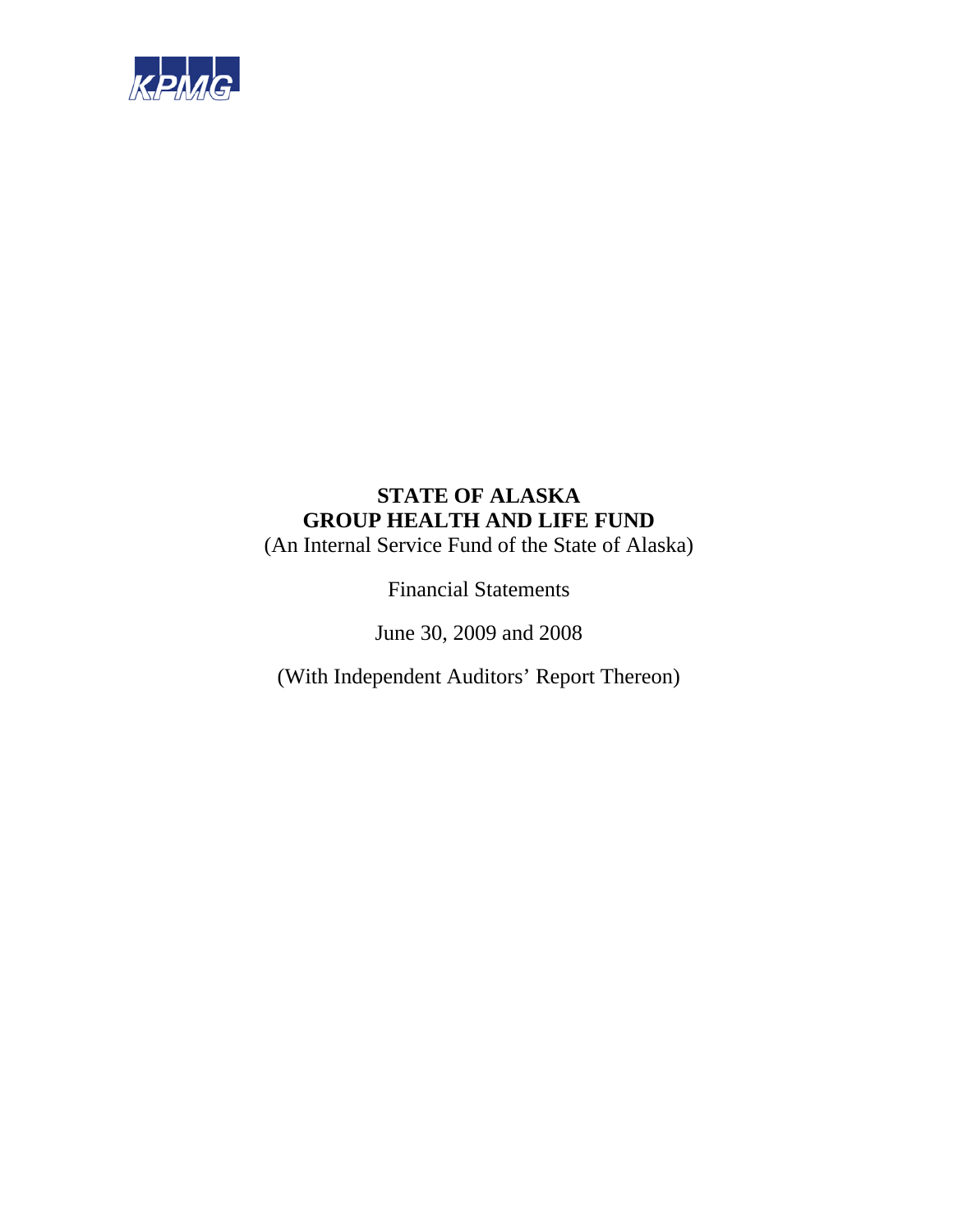## **STATE OF ALASKA GROUP HEALTH AND LIFE FUND**

(An Internal Service Fund of the State of Alaska)

June 30, 2009 and 2008

## **Table of Contents**

|                                                             | Page(s)   |
|-------------------------------------------------------------|-----------|
| Independent Auditors' Report                                |           |
| Management's Discussion and Analysis                        | $2 - 6$   |
| <b>Statements of Net Assets</b>                             |           |
| Statements of Revenues, Expenses, and Changes in Net Assets | 8         |
| <b>Statements of Cash Flows</b>                             | 9         |
| Notes to Financial Statements                               | $10 - 20$ |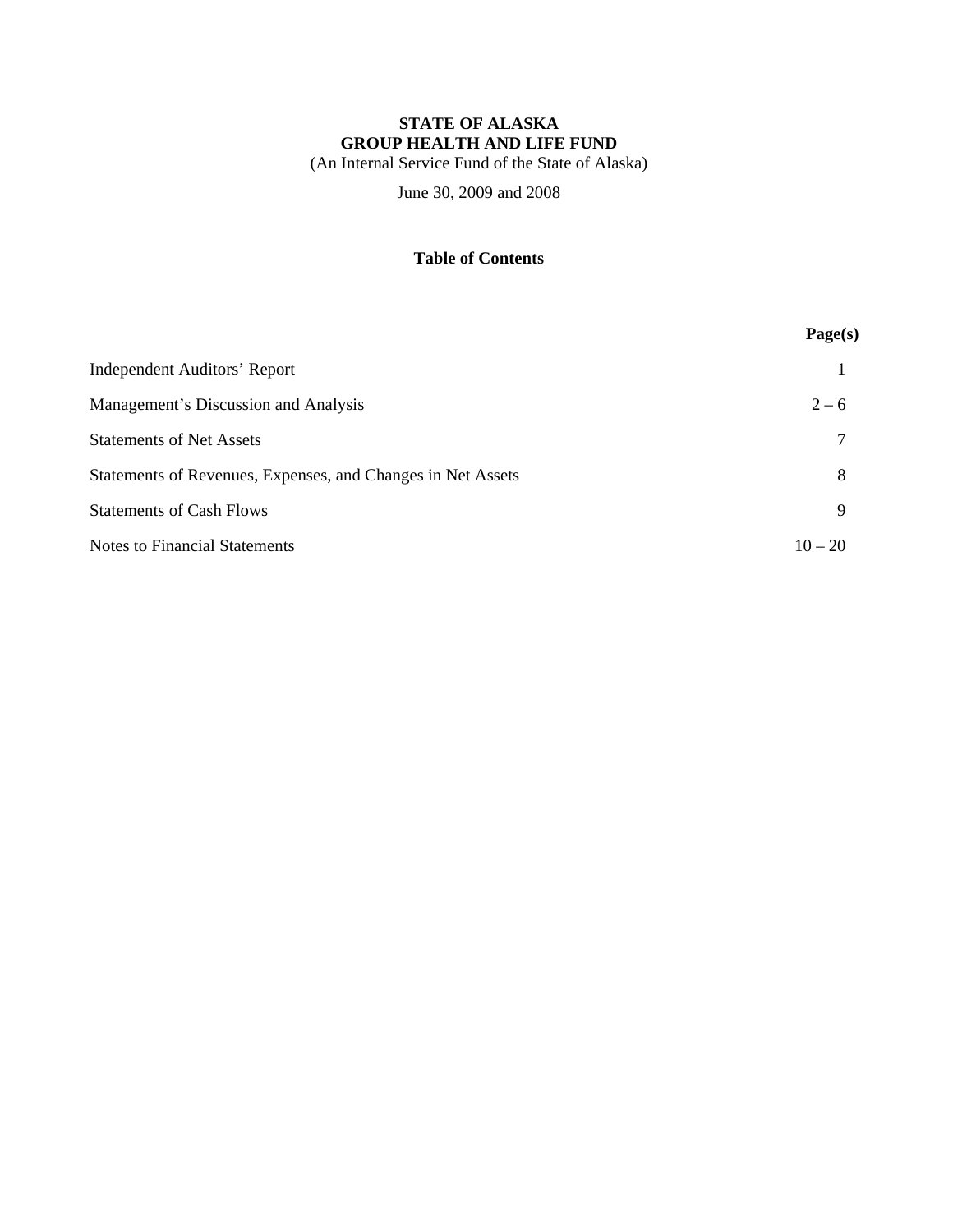

**KPMG LLP**  Suite 600 701 West Eighth Avenue Anchorage, AK 99501

#### **Independent Auditors' Report**

Division of Retirement and Benefits and Members of the Alaska Retirement Management Board State of Alaska Group Health and Life Fund:

We have audited the accompanying statements of net assets of the State of Alaska Group Health and Life Fund (Plan), an Internal Service Fund of the State of Alaska, as of June 30, 2009 and 2008, and the related statements of revenues, expenses, and changes in net assets, and cash flows for the years then ended. These financial statements are the responsibility of the Plan's management. Our responsibility is to express an opinion on these financial statements based on our audits.

We conducted our audits in accordance with auditing standards generally accepted in the United States of America. Those standards require that we plan and perform the audits to obtain reasonable assurance about whether the financial statements are free of material misstatement. An audit includes consideration of internal control over financial reporting as a basis for designing audit procedures that are appropriate in the circumstances, but not for the purpose of expressing an opinion on the effectiveness of the internal control over financial reporting. Accordingly, we express no such opinion. An audit also includes examining, on a test basis, evidence supporting the amounts and disclosures in the financial statements, assessing the accounting principles used and significant estimates made by management, as well as evaluating the overall financial statement presentation. We believe that our audits provide a reasonable basis for our opinion.

In our opinion, the financial statements referred to above present fairly, in all material respects, the net assets of the State of Alaska Group Health and Life Fund as of June 30, 2009 and 2008, and the changes in financial position and cash flows for the years then ended in conformity with accounting principles generally accepted in the United States of America.

Management's Discussion and Analysis is not a required part of the financial statements, but is supplementary information required by the Governmental Accounting Standards Board (GASB). We have applied certain limited procedures, which consisted principally of inquiries of management regarding the methods of measurement and presentation of the required supplementary information. However, we did not audit this information and express no opinion on it.

KPMG LLP

November 13, 2009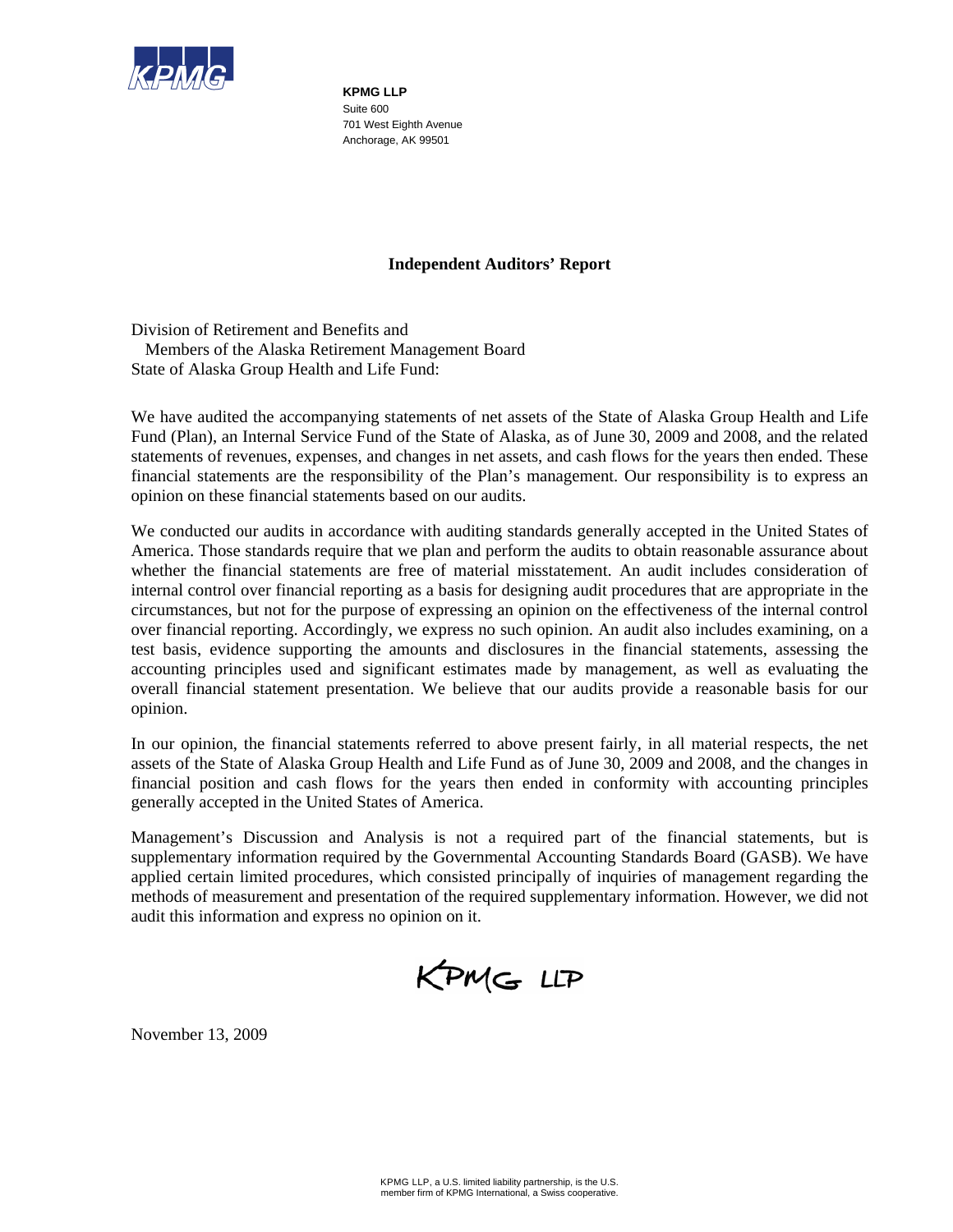Management's Discussion and Analysis

June 30, 2009 and 2008

This section presents management's discussion and analysis (MD&A) of the Group Health and Life Fund's (Plan) financial condition and performance for the years ended June 30, 2009 and 2008. This section is presented as a narrative overview and analysis. Please read the MD&A in conjunction with the financial statements and notes to financial statements to better understand the financial condition and performance of the Plan during the fiscal years ended June 30, 2009 and 2008. Information for fiscal year 2007 is presented for comparative purposes.

#### **Financial Highlights**

The Plan's unrestricted net assets as of June 30, 2009 and 2008 are \$30,991,715 and \$38,909,709, respectively.

The Plan's unrestricted net assets as of June 30, 2009 and 2008 decreased by \$7,917,994 or -20.3% and increased by \$4,378,088 or 12.7% from fiscal years 2008 and 2007, respectively.

Total health premiums totaled \$75,267,871 and \$71,743,010 during fiscal years 2009 and 2008; reflecting an increase of \$3,524,861 and \$1,719,638 or 4.9% and 2.5% from fiscal years 2008 and 2007, respectively.

Investment earnings decreased from \$2,944,845 in 2008 to \$2,014,629 in 2009 and increased from \$2,383,959 in 2007 to \$2,944,845 in 2008; reflecting a decrease of -31.6% and an increase of 23.5% in 2008 and 2007, respectively.

Benefit expense totaled \$80,599,402 and \$66,882,688 during fiscal years 2009 and 2008; reflecting an increase of \$13,716,714 and \$5,023,432 or 20.5% and 8.1% from fiscal years 2008 and 2007, respectively.

#### **Overview of the Financial Statements**

This discussion and analysis is intended to serve as an introduction to the Plan's basic financial statements. The Plan's basic financial statements are comprised of four components: (1) statement of net assets, (2) statement of revenues, expenses and changes in net assets, (3) statement of cash flows, and (4) notes to financial statements.

*Statement of Net Assets* – This statement presents information regarding the Plan's assets, liabilities, and resulting unrestricted net assets. Net assets represent the total amount of assets less the total amount of liabilities.

*Statement of Revenues, Expenses, and Changes in Net Assets* – This statement presents how the Plan's net assets changed during the fiscal years ended June 30, 2009 and 2008 as a result of health premiums, investment income, and operating expenses.

*Statement of Cash Flows* – This statement presents cash flows from operations and investing activities. The Plan presents its cash flows statement using the direct method for reporting cash received and disbursed during the fiscal year.

The above statements represent resources available for investment and payment of benefits as of June 30, 2009 and 2008, and the sources and uses of those funds during fiscal years 2009 and 2008.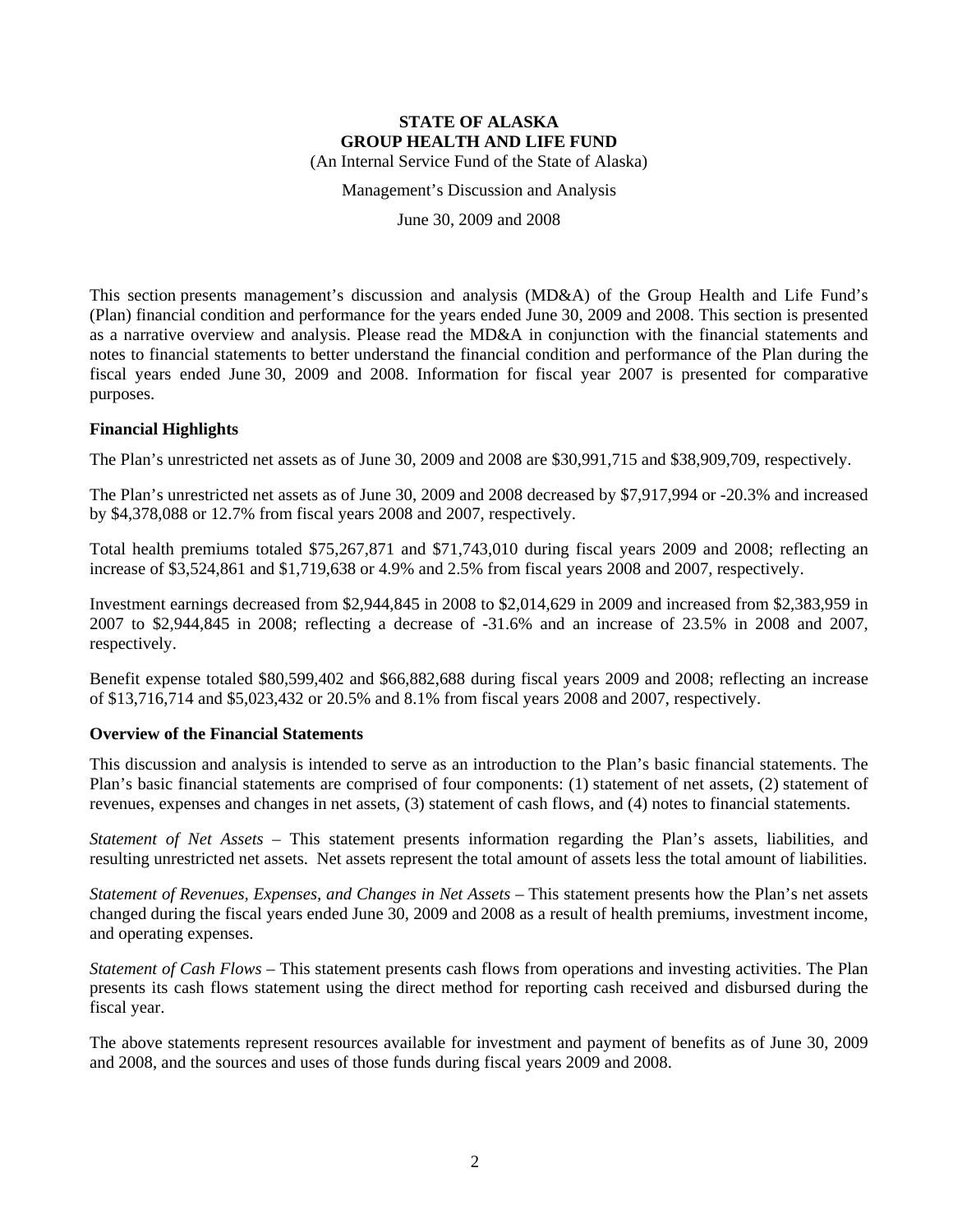Management's Discussion and Analysis

June 30, 2009 and 2008

*Notes to Financial Statements* –The notes to financial statements are an integral part of the financial statements and provide additional detailed information and schedules that is essential to a full understanding of the Plan's financial statements.

### **Condensed Financial Information**

|                                |     |            |            | <b>Net assets</b>   |            |            |
|--------------------------------|-----|------------|------------|---------------------|------------|------------|
|                                |     |            |            | Increase/(decrease) |            |            |
| <b>Description</b>             |     | 2009       | 2008       | Amount              | Percentage | 2007       |
| Assets:                        |     |            |            |                     |            |            |
| Cash and cash equivalents      | \$. | 44,741,173 | 50,671,346 | (5,930,173)         | (11.7)%    | 47,396,359 |
| Securities lending collateral  |     |            |            |                     | n/a        | 9,438,417  |
| Receivables                    |     | 15,027     | 75,888     | (60, 861)           | (80.2)     | 480,925    |
| Other assets                   |     | 840,649    |            | 840,649             | 100.0      |            |
| Total assets                   |     | 45,596,849 | 50,747,234 | (5,150,385)         | (10.1)     | 57,315,701 |
| Liabilities:                   |     |            |            |                     |            |            |
| Claims payable                 |     | 12,491,742 | 10,627,127 | 1,864,615           | 17.5       | 12,407,841 |
| Due to State of Alaska General |     |            |            |                     |            |            |
| Fund                           |     | 1,341,286  | 609,813    | 731,473             | 120.0      | 276,043    |
| Accrued expenses               |     | 772,106    | 600,585    | 171,521             | 28.6       | 661,779    |
| Securities lending collateral  |     |            |            |                     |            |            |
| payable                        |     |            |            |                     | n/a        | 9,438,417  |
| <b>Total liabilities</b>       |     | 14,605,134 | 11,837,525 | 2,767,609           | 23.4       | 22,784,080 |
| Net assets                     | S   | 30,991,715 | 38,909,709 | (7,917,994)         | $(20.3)\%$ | 34,531,621 |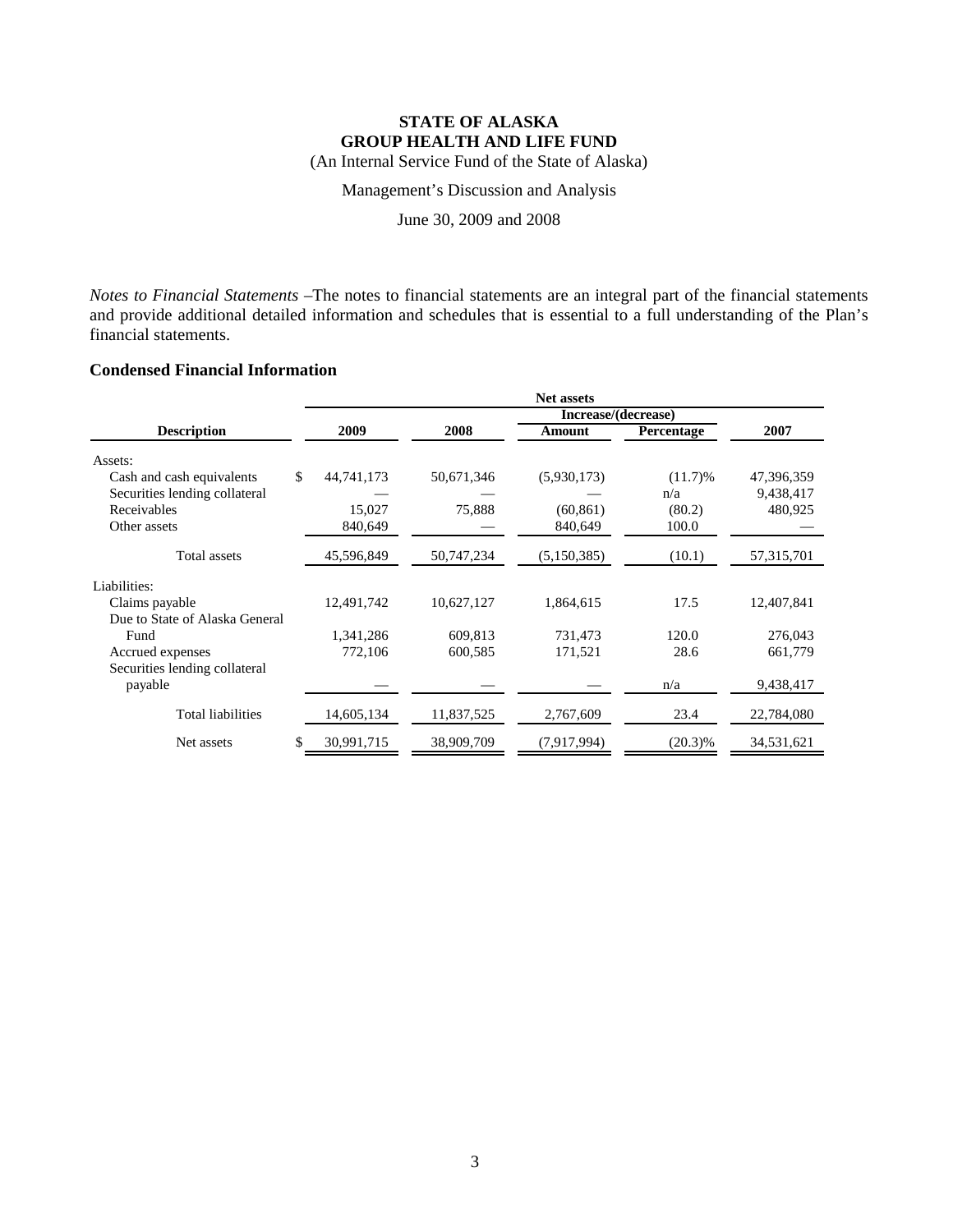Management's Discussion and Analysis

June 30, 2009 and 2008

|                                                      | <b>Changes in net assets</b> |             |            |                     |            |              |
|------------------------------------------------------|------------------------------|-------------|------------|---------------------|------------|--------------|
|                                                      |                              |             |            | Increase/(decrease) |            |              |
| <b>Description</b>                                   |                              | 2009        | 2008       | Amount              | Percentage | 2007         |
| Net assets, beginning of year<br>Operating revenues: | \$                           | 38,909,709  | 34,531,621 | 4,378,088           | 12.7%      | 26,087,071   |
| Health premiums                                      |                              | 75,267,871  | 71,743,010 | 3,524,861           | 4.9        | 70,023,372   |
| Other revenues                                       |                              | 744,868     | 716,385    | 28,483              | 4.0        | 1,169,559    |
| Total operating                                      |                              |             |            |                     |            |              |
| revenues                                             |                              | 76,012,739  | 72,459,395 | 3,553,344           | 4.9        | 71,192,931   |
| Operating deductions:                                |                              |             |            |                     |            |              |
| <b>Benefits</b>                                      |                              | 80,599,402  | 66,882,688 | 13,716,714          | 20.5       | 61,859,256   |
| Administrative                                       |                              | 5,345,960   | 4,143,464  | 1,202,496           | 29.0       | 3,273,084    |
| Total operating                                      |                              |             |            |                     |            |              |
| deductions                                           |                              | 85,945,362  | 71,026,152 | 14,919,210          | 21.0       | 65, 132, 340 |
| Operating income (loss)                              |                              | (9,932,623) | 1,433,243  | (11,365,866)        | (793.0)    | 6,060,591    |
| Nonoperating revenues:                               |                              |             |            |                     |            |              |
| Net investment income                                |                              | 2,014,629   | 2,944,845  | (930, 216)          | (31.6)     | 2,383,959    |
| Changes in net assets                                |                              | (7,917,994) | 4,378,088  | (12, 296, 082)      | (280.9)    | 8,444,550    |
| Net assets, end of year                              |                              | 30,991,715  | 38,909,709 | (7,917,994)         | $(20.3)\%$ | 34,531,621   |

#### **Financial Analysis of the Plan**

The Statement of Net Assets as of June 30, 2009 and 2008 showed total assets exceeding total liabilities by \$30,991,715 and \$38,909,709, respectively. These amounts represent the total plan net assets held in trust for healthcare benefits on each of those dates. The entire amount is available to cover the Plan's obligations to pay healthcare benefits for its members and their beneficiaries.

These amounts also represent a decrease in net assets of (\$7,917,994) or -20.3% and an increase in net assets of \$4,378,088 or 12.7% over fiscal years 2008 and 2007, respectively. Over the long term, healthcare premiums collected and investment income earned are expected to cover all claims costs. With continued increases in healthcare costs, the Plan must continue to accumulate assets to meet current and future claims costs.

#### **Premium Calculations**

The overall objective of the Plan is to have sufficient funds to meet claim costs. The premiums are recommended each year by the Division of Retirement and Benefits' (Division) benefit consultant with the governing body's concurrence and the Administrator's approval. Premiums are based on the Plan's fiscal year. The benefit consultant reviews the historical claims experience and administrative costs and uses that data to estimate trends to recommend premiums for the next fiscal year.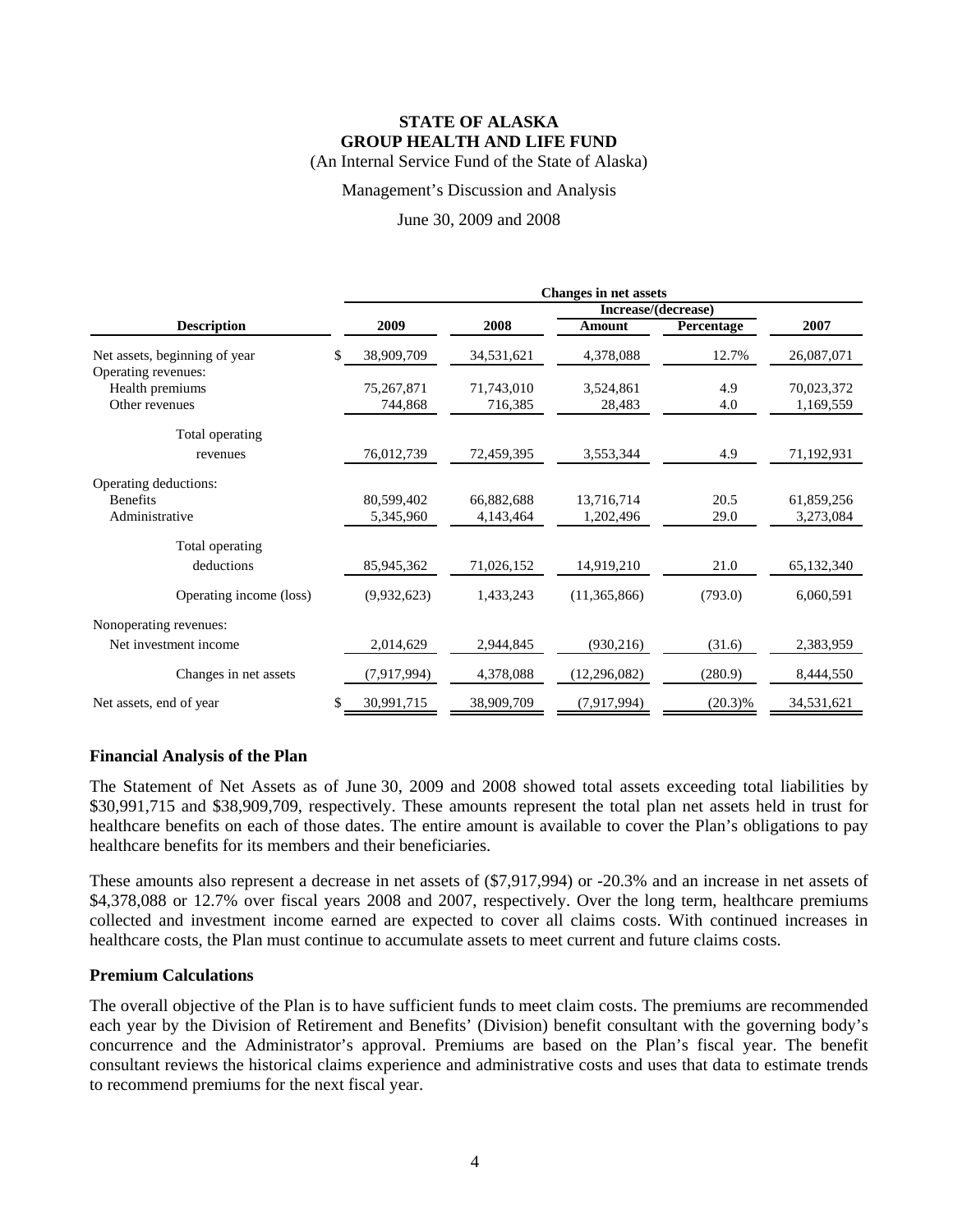Management's Discussion and Analysis

June 30, 2009 and 2008

#### **Healthcare Premiums and Investment Income**

The revenues required to fund healthcare benefits are accumulated through a combination of employer health premiums, member health premiums, other income, and net investment income.

|                           | <b>Revenues</b> |            |                     |            |            |  |
|---------------------------|-----------------|------------|---------------------|------------|------------|--|
|                           |                 |            | Increase/(decrease) |            |            |  |
|                           | 2009            | 2008       | Amount              | Percentage | 2007       |  |
| Health insurance premiums | 75,267,871      | 71,743,010 | 3,524,861           | 4.9%       | 70,023,372 |  |
| Other income              | 744.868         | 716,385    | 28,483              | 4.0        | 1,169,559  |  |
| Net investment income     | 2.014.629       | 2.944.845  | (930, 216)          | (31.6)     | 2,383,959  |  |
| Total                     | 78,027,368      | 75,404,240 | 2,623,128           | 3.5%       | 73,576,890 |  |

Over the long term, health premiums earned and net investment income is expected to cover all costs of the Plan.

Healthcare premiums increased from \$851 per month per person in fiscal year 2008 to \$867 per month per person in fiscal year 2009. Premiums were \$835 in fiscal year 2007. Increases to health premiums are the result of rising healthcare costs related to covered benefits. Premiums are based on historical and anticipated experience. During fiscal year 2009, there was also a net increase of approximately 200 members over fiscal year 2008.

Net investment income decreased by \$930,216 or -31.6% from amounts recorded in fiscal year 2008 and increased by \$560,886 or 23.5% from amounts recorded in fiscal year 2007. In fiscal year 2009, the decrease was due to lower returns on investments as well as a lower invested balance from higher healthcare costs. In fiscal year 2008, the increase was due to higher returns on investments as well as a higher invested balance. Investments earned 4.24% in fiscal year 2009, 5.85% in fiscal year 2008 and 5.60% in fiscal year 2007. The invested balance decreased (\$5,930,173) in fiscal year 2009, and increased \$3,274,987 and \$11,151,442 in fiscal years 2008 and 2007, respectively.

#### **Benefits and Expenses**

The primary expense of the Plan is the payment of healthcare benefits. These benefit costs and the cost of administering the Plan comprises the costs of operation.

|                     | <b>Expenses</b> |            |                     |                   |            |
|---------------------|-----------------|------------|---------------------|-------------------|------------|
|                     |                 |            | Increase/(decrease) |                   |            |
|                     | 2009            | 2008       | Amount              | <b>Percentage</b> | 2007       |
| Healthcare benefits | 80,599,402      | 66,882,688 | 13,716,714          | 20.5%             | 61,859,256 |
| Administrative      | 5,345,960       | 4,143,464  | 1,202,496           | 29.0              | 3,273,084  |
| Total               | 85,945,362      | 71.026.152 | 14,919,210          | 21.0%             | 65,132,340 |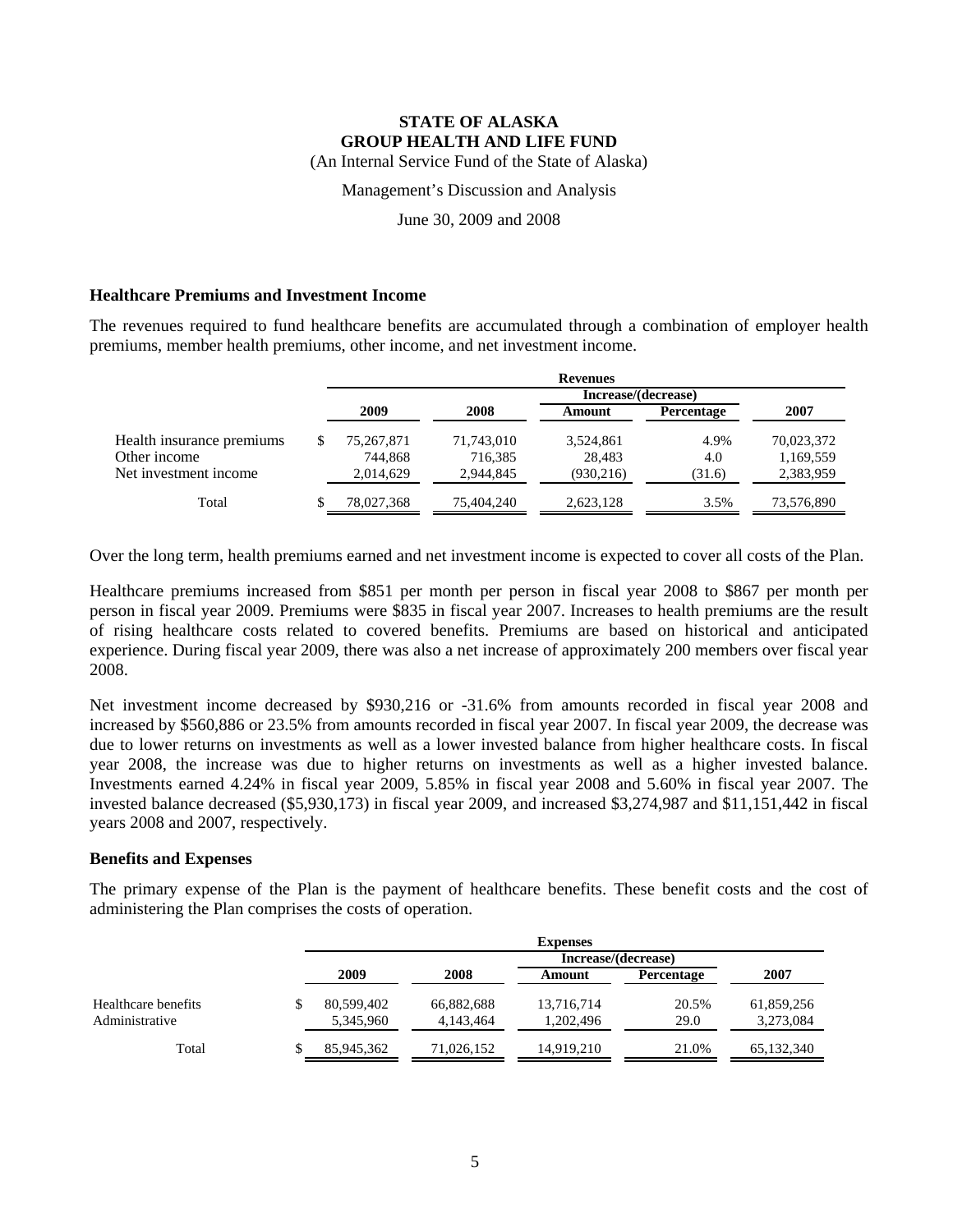Management's Discussion and Analysis

June 30, 2009 and 2008

Benefit expense increased \$13,716,714 and \$5,023,432 or 20.5% and 8.1% from fiscal years 2008 and 2007. The increases in fiscal years 2009 and 2008 were due to increasing healthcare costs and an increase in covered members.

Administrative expenses increased \$1,202,496 and \$870,380 or 29.0% and 26.6% from fiscal years 2008 and 2007. The increase was due to the administrative fee per member per month increasing from \$32.16 in fiscal year 2008 to \$33.77 in fiscal year 2009. Additionally, there was \$450,000 in network savings paid to the third party administrator based on meeting contract requirements. The Plan also participated in two new items during fiscal year 2009: (1) creation of the Health Risk Assessment through WebMD, which cost the Plan approximately \$348,000 and (2) an incentive program that paid participating members \$100 for completing the Health Risk Assessment, which cost approximately \$202,000.

Increases to healthcare benefit expenses are expected in the future. The Plan's benefit consultants have identified and developed premiums necessary to cover the anticipated increased claims costs.

#### **Economic Conditions, Market Environment, and Results**

The overall objective of the Plan is to have sufficient resources available to pay current and future claim costs. The premiums are calculated each fiscal year based on the anticipated claims and administrative costs for the following year. The benefit consultant reviews the historical claims experience and administrative costs and uses that data to estimate trends to develop premiums for the next fiscal year.

#### **Requests for Information**

This financial report is designed to provide a general overview of the Plan's financial condition for those with interest in the Plan's finances. Questions concerning any of the information provided in this report or requests for additional financial information should be addressed to:

State of Alaska Group Health and Life Fund Division of Retirement and Benefits, Accounting Section P.O. Box 110203 Juneau, Alaska 99811–0203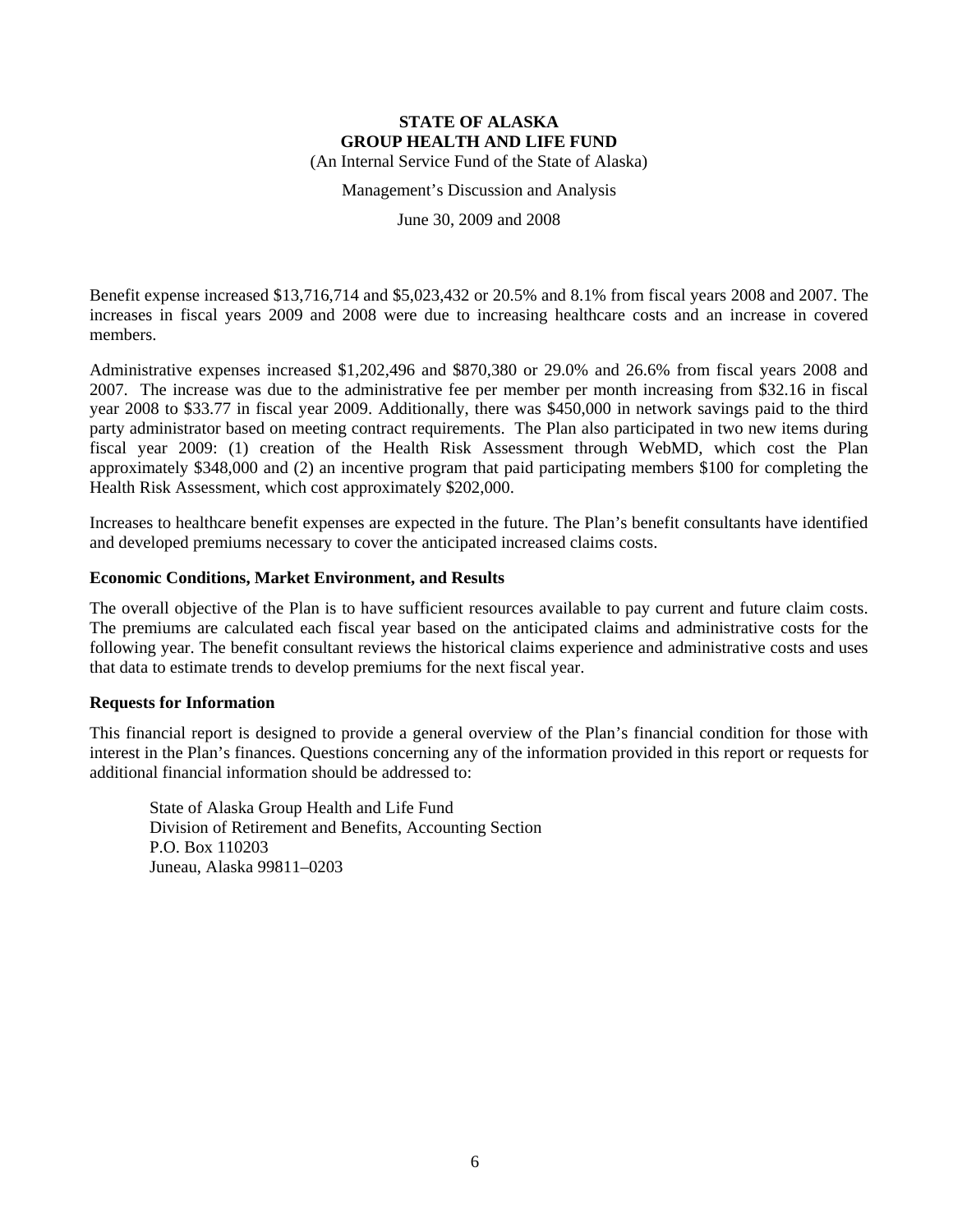## **STATE OF ALASKA GROUP HEALTH AND LIFE FUND**

(An Internal Service Fund of the State of Alaska)

## Statements of Net Assets

## June 30, 2009 and 2008

|                                                                                                                  | 2009                                  | 2008                             |
|------------------------------------------------------------------------------------------------------------------|---------------------------------------|----------------------------------|
| Assets:<br>Cash and cash equivalents (notes 3, 4 and 5):<br>Investment in State of Alaska General Fund and other |                                       |                                  |
| Nonsegregated Investments Pool<br>Premiums receivable<br>Other assets (note 7)                                   | \$<br>44,741,173<br>15,027<br>840,649 | 50,671,346<br>75,888             |
| Total assets                                                                                                     | 45,596,849                            | 50,747,234                       |
| Liabilities:<br>Claims payable (note 6)<br>Due to State of Alaska General Fund (note 6)<br>Accrued expenses      | 12,491,742<br>1,341,286<br>772,106    | 10,627,127<br>609,813<br>600,585 |
| <b>Total liabilities</b>                                                                                         | 14,605,134                            | 11,837,525                       |
| Unrestricted net assets                                                                                          | 30,991,715                            | 38,909,709                       |

See accompanying notes to financial statements.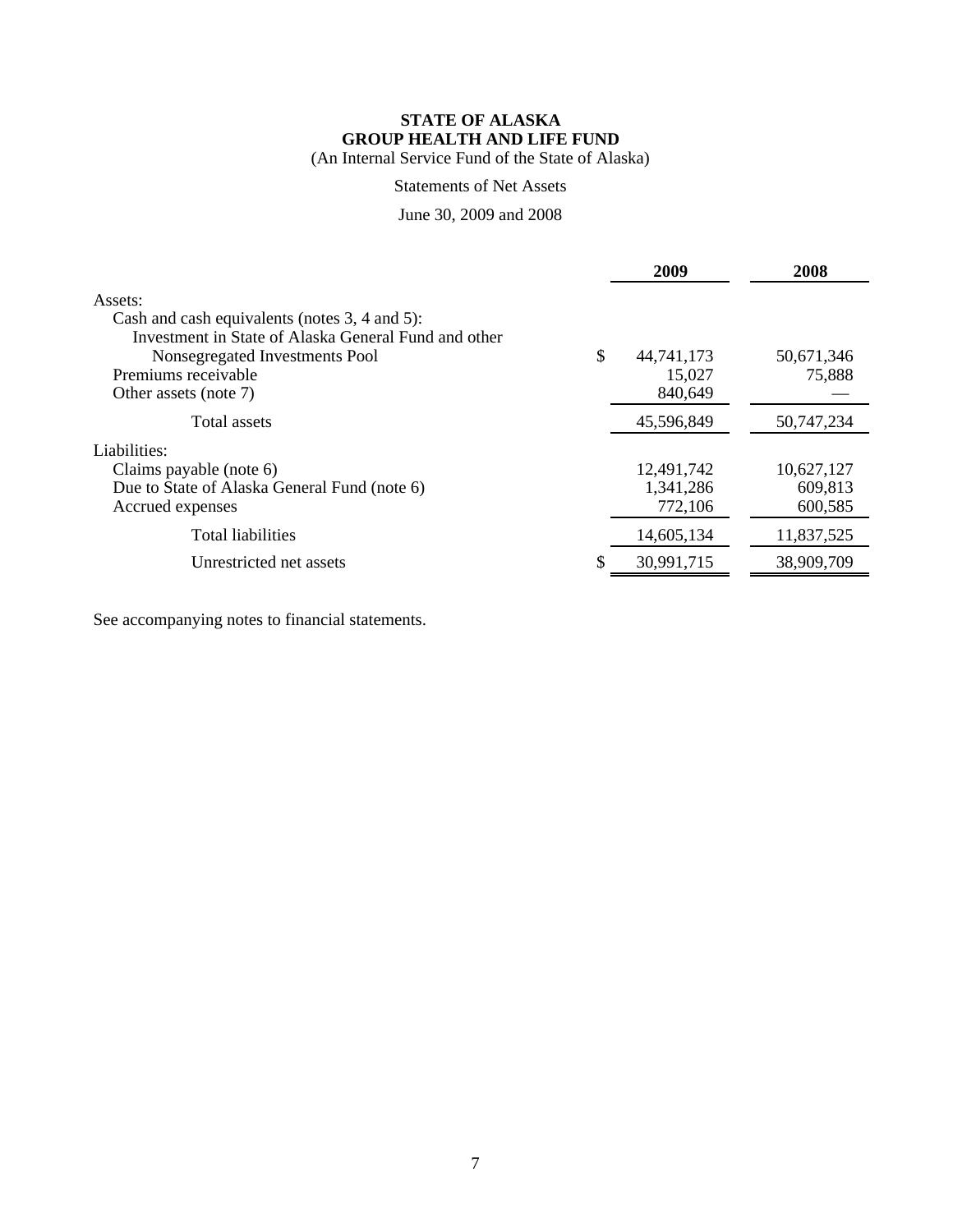## **STATE OF ALASKA GROUP HEALTH AND LIFE FUND**

(An Internal Service Fund of the State of Alaska)

## Statements of Revenues, Expenses, and Changes in Net Assets

Years ended June 30, 2009 and 2008

|                                               | 2009             | 2008       |
|-----------------------------------------------|------------------|------------|
| Operating revenues:                           |                  |            |
| Employer health premiums                      | \$<br>61,490,471 | 58,319,516 |
| Member health premiums                        | 13,777,400       | 13,423,494 |
| Other                                         | 744,868          | 716,385    |
| Total operating revenues                      | 76,012,739       | 72,459,395 |
| Operating expenses:                           |                  |            |
| <b>Benefits</b>                               | 80,599,402       | 66,882,688 |
| Administrative                                | 5,345,960        | 4,143,464  |
| Total operating expenses                      | 85,945,362       | 71,026,152 |
| Operating income (loss)                       | (9,932,623)      | 1,433,243  |
| Nonoperating revenues:                        |                  |            |
| Investment income                             | 2,014,629        | 2,921,260  |
| Net investment income before securities       |                  |            |
| lending activities                            | 2,014,629        | 2,921,260  |
| Securities lending income (note 5)            |                  | 210,499    |
| Less securities lending expense (note 5)      |                  | 186,914    |
| Net income from securities lending activities |                  | 23,585     |
| Net investment income                         | 2,014,629        | 2,944,845  |
| Change in net assets                          | (7,917,994)      | 4,378,088  |
| Total net assets, beginning of year           | 38,909,709       | 34,531,621 |
| Total net assets, end of year                 | 30,991,715       | 38,909,709 |

See accompanying notes to financial statements.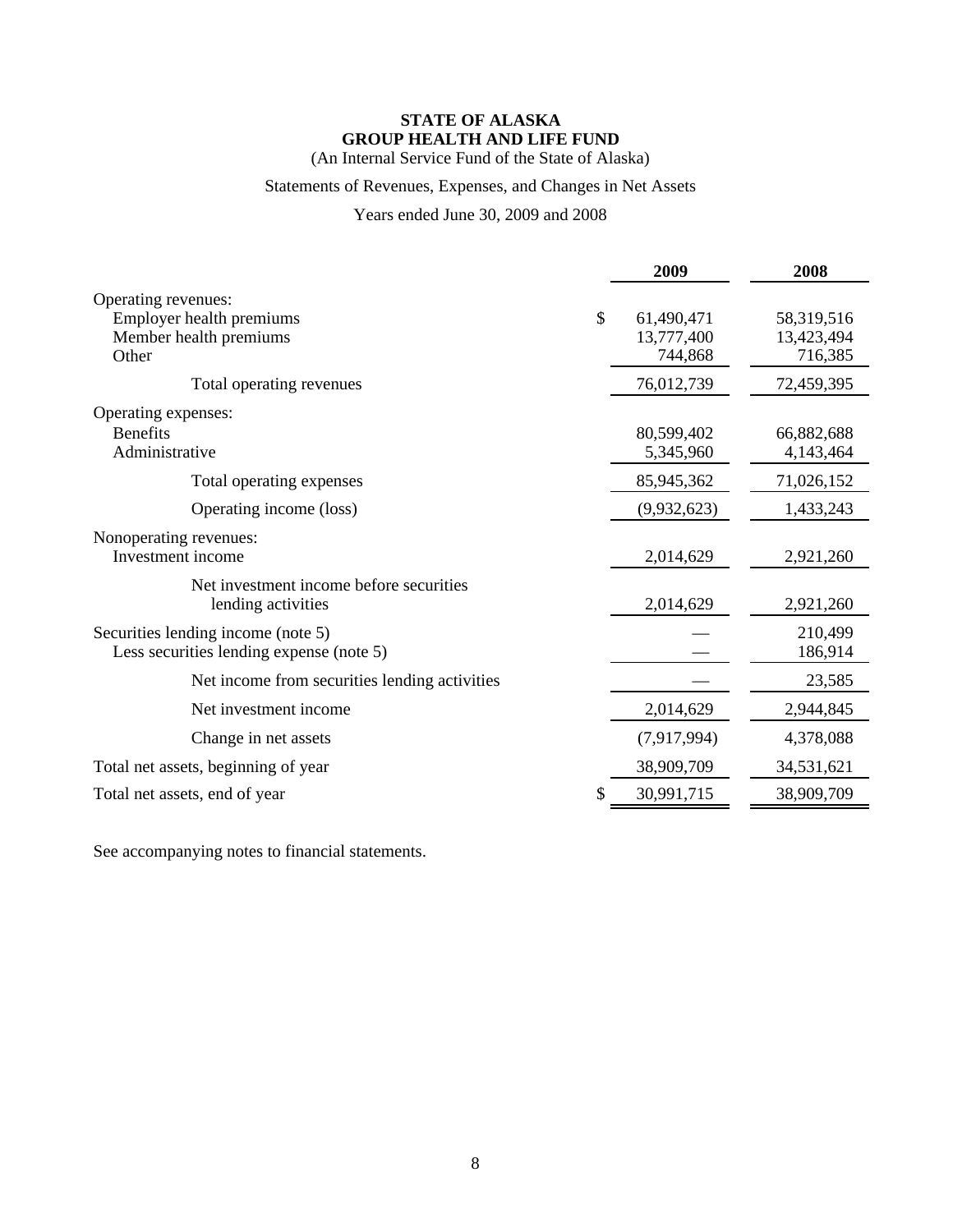## **STATE OF ALASKA GROUP HEALTH AND LIFE FUND**

(An Internal Service Fund of the State of Alaska)

## Statements of Cash Flows

#### Years ended June 30, 2009 and 2008

|                                                         |               | 2009         | 2008           |
|---------------------------------------------------------|---------------|--------------|----------------|
| Operating activities:                                   |               |              |                |
| Cash received for premiums within the states' entity    | \$            | 74,811,585   | 71,252,448     |
| Cash received from others for premiums                  |               | 517,147      | 464,889        |
| Cash received from third party administrator            |               | 744,868      | 1,147,094      |
| Cash payments to third party administrator for benefits |               | (78,003,314) | (68, 329, 632) |
| Cash payments to employees                              |               | (194, 196)   | (199, 328)     |
| Cash payments to suppliers                              |               | (5,820,892)  | (4,005,328)    |
| Net cash (used) provided by operating activities        |               | (7,944,802)  | 330,143        |
| Investing activities:                                   |               |              |                |
| Net investment income received                          |               | 2,014,629    | 2,944,844      |
| Net cash provided by investing activities               |               | 2,014,629    | 2,944,844      |
| Net (decrease) increase in cash and cash equivalents    |               | (5,930,173)  | 3,274,987      |
| Cash and cash equivalents, beginning of year            |               | 50,671,346   | 47,396,359     |
| Cash and cash equivalents, end of year                  | \$            | 44,741,173   | 50,671,346     |
| Operating activities:                                   |               |              |                |
| Operating income (loss)                                 | $\mathcal{S}$ | (9,932,623)  | 1,433,243      |
| Adjustments to reconcile operating income to net cash   |               |              |                |
| provided by operating activities:                       |               |              |                |
| (Increase) decrease in assets:                          |               |              |                |
| Premiums receivable                                     |               | 60,861       | 405,037        |
| Other assets                                            |               | (840, 649)   |                |
| Increase (decrease) in liabilities:                     |               |              |                |
| Claims payable                                          |               | 1,878,000    | (1,987,000)    |
| Due to State of Alaska General Fund                     |               | 731,473      | 333,770        |
| Accrued expenses                                        |               | 158,136      | 145,093        |
| Net cash (used) provided by operating activities        | $\mathbb{S}$  | (7,944,802)  | 330,143        |

See accompanying notes to financial statements.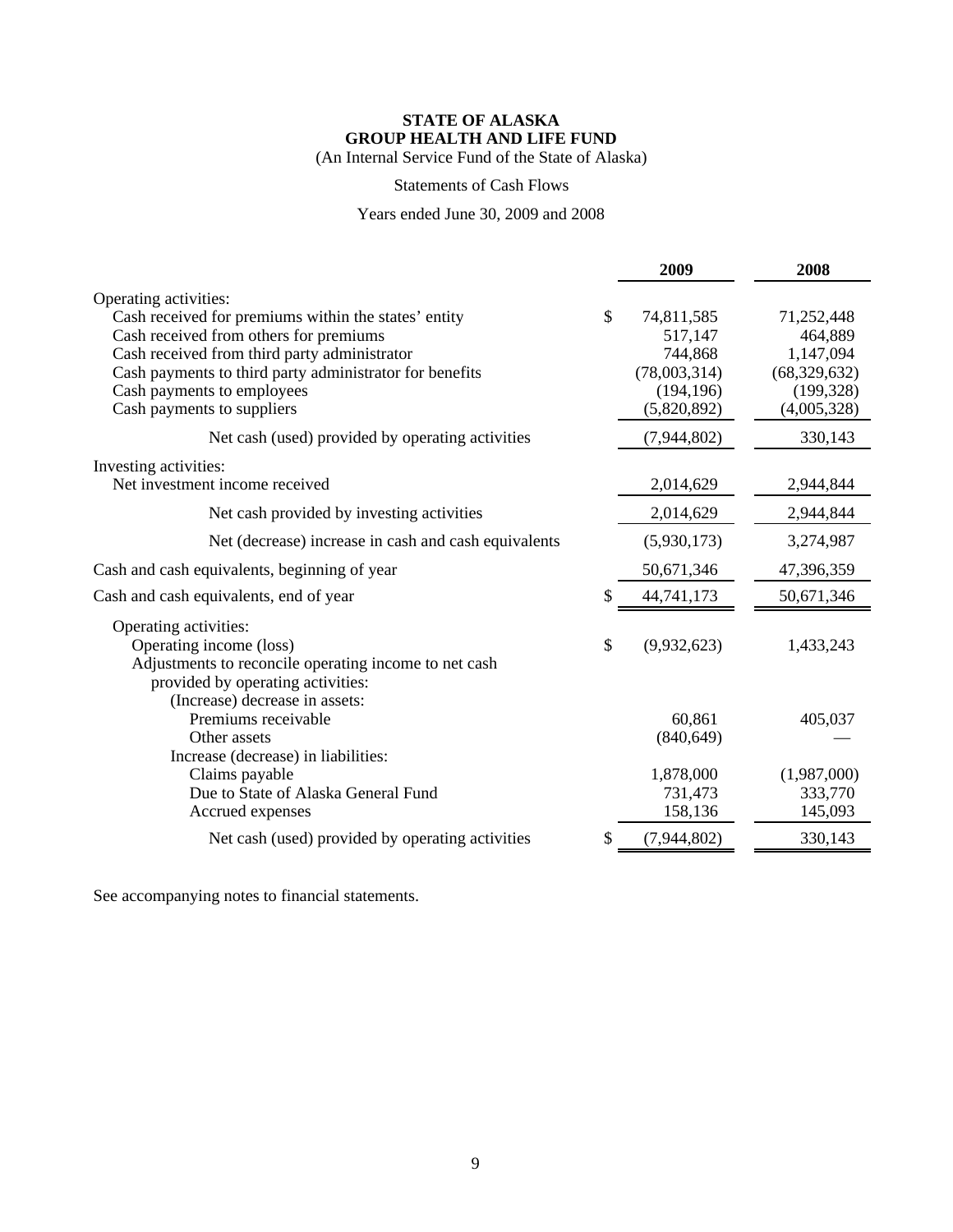Notes to Financial Statements

June 30, 2009 and 2008

#### **(1) Description**

The following brief description of the State of Alaska Group Health and Life Fund (Plan), an Internal Service Fund of the State of Alaska (State), is provided for general information purposes only. Members should refer to the Select Benefits Information Booklet for more complete information.

#### *General*

The Plan was established on July 1, 1997, to provide self–insured healthcare benefits to eligible employees of the State of Alaska. The Plan is an internal service fund of the State financial reporting entity and is included as such in the State's comprehensive annual financial report. As of June 30, 2009 and 2008, there were approximately 6,000 and 5,800 employees, excluding dependents, covered by the Plan, respectively.

Prior to July 1, 1997, healthcare benefits for State employees were fully insured through the payment of premiums to an insurance company.

#### *Benefits*

The Plan offers medical, dental, vision and audio benefits to eligible State employees and their dependents.

#### *Eligibility*

This Plan does not provide benefits to members of the following collective bargaining units, who chose to receive health coverage through a union trust:

- Labor, Trades and Crafts Unit
- Public Safety–Airport Security Unit
- Public Safety–Troopers Unit
- Correspondence Teachers Unit
- Masters Mates and Pilots
- Mt. Edgecumbe Teachers Unit
- General Government Unit

All other permanent and long-term nonpermanent employees of the State are covered by the Plan, including permanent and long-term nonpermanent seasonal and part–time employees who elect coverage.

The Plan also provides coverage for State legislators and elected officials.

#### *Flexible Benefits*

Employees who are not covered through a union trust are eligible for flexible healthcare benefits. Under this program, employees are provided benefit credits by the State. Employees can use the benefit credits to purchase the benefits they want. Benefit credits equal the amount that the State contributes towards health benefits for all employees. The amount of benefit credits each employee receives is decided by the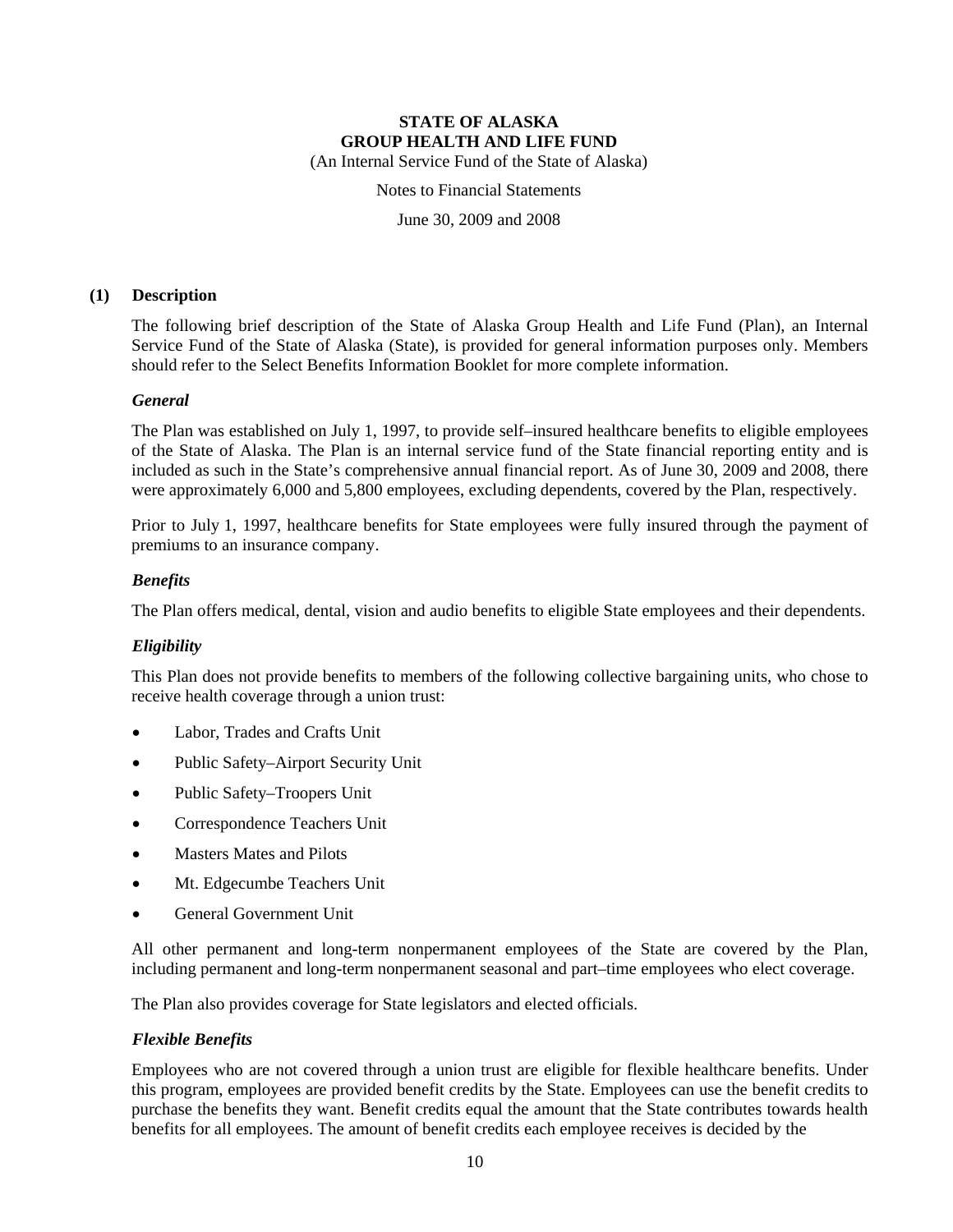Notes to Financial Statements

June 30, 2009 and 2008

#### **(1) Description (cont.)**

legislature and/or the appropriate collective bargaining agreement and can be adjusted each year. Each of the available options offers different benefits or pays benefits at different rates. If the cost of the benefit option selected by an employee exceeds the amount of their benefit credits, the difference is funded by the employee through pre–tax payroll deductions. If the cost of the benefit options selected by an employee is less than the amount of their benefit credits, the remaining benefit credits are contributed to a healthcare reimbursement account for that employee.

#### **(2) Summary of Significant Accounting Policies**

#### *Basis of Accounting*

The Plan's financial statements are prepared using the economic resources measurement focus and the accrual basis of accounting. Premiums are recognized in the period in which they are due. Benefits are recognized when due and payable.

#### *Financial Statement Presentation*

The Plan distinguishes operating revenues and expenses from nonoperating revenues and expenses. Operating revenues and expenses generally result from providing services in connection with the Plan's principal ongoing operations. The principal operating revenues of the Plan are employer and member contributions. Operating expenses for the Plan include benefits and administrative expenses. All revenues and expenses not meeting this definition are reported as nonoperating revenues and expenses.

#### *Use of Estimates*

The preparation of financial statements in conformity with U.S. generally accepted accounting principles requires management to make estimates and assumptions that affect the reported amounts of assets and liabilities and disclosure of contingent assets and liabilities at the date of the financial statements and the reported amounts of additions and deductions during the reporting period. Actual results could differ from those estimates.

#### *Investments*

Investments are recorded at fair value. Fair value is "the amount that a plan can reasonably expect to receive for an investment in a current sale between a willing buyer and a willing seller – that is, other than in a forced or liquidation sale." Security transactions are accounted for on a trade date (ownership) basis at the current fair value.

The Plan participates in the State General Fund and Other Nonsegregated Investments (GeFONSI) pool. GeFONSI invests in fixed income securities that are valued each business day using an independent pricing service. Money market funds are valued at amortized cost, which approximates fair value.

GeFONSI investment income is distributed to pool participants if prescribed by statute or if appropriated by state legislature.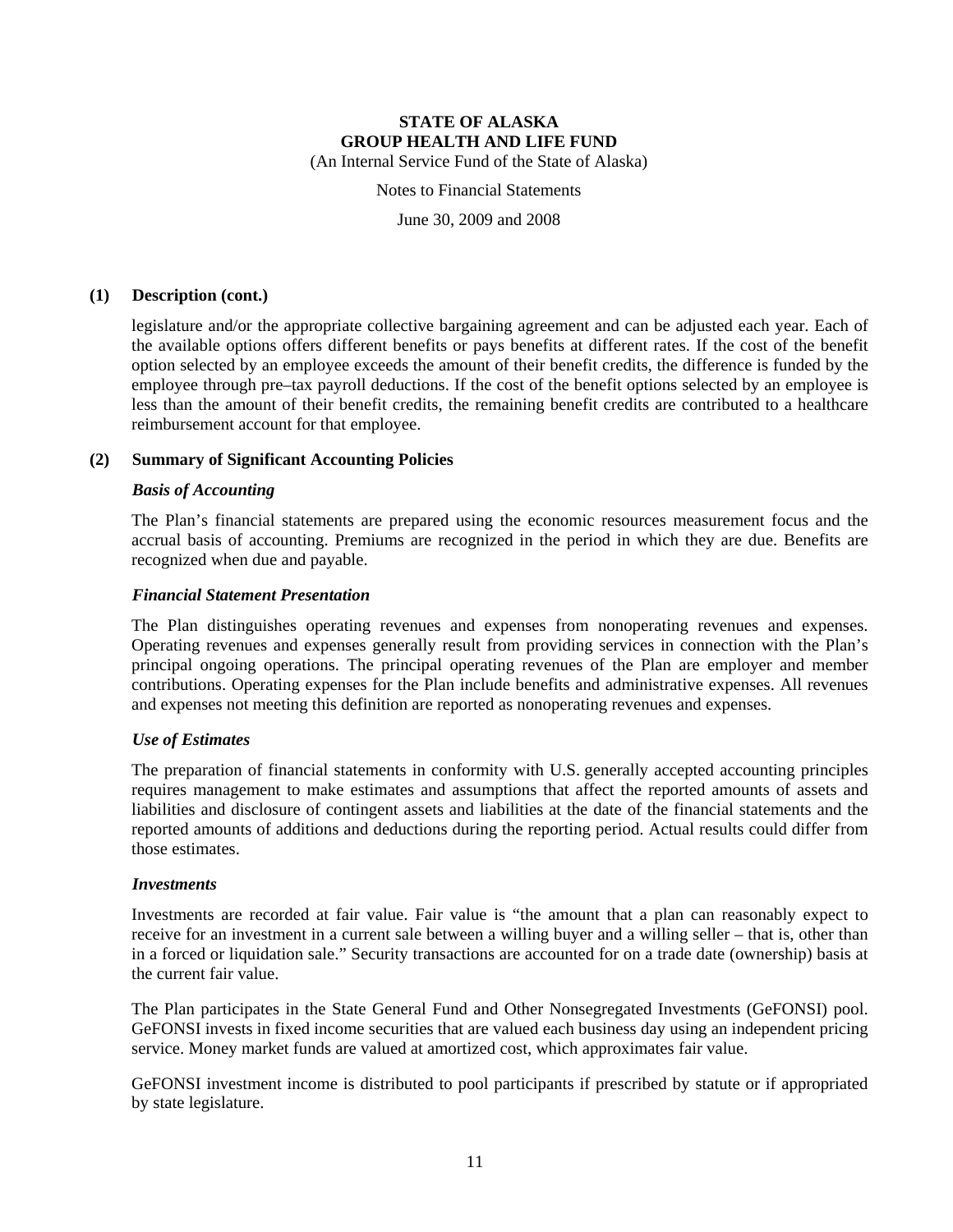Notes to Financial Statements

June 30, 2009 and 2008

#### **(2) Summary of Significant Accounting Policies (cont.)**

#### *Statements of Cash Flows*

For purposes of reporting cash flows, cash and cash equivalents include the Plan's investment in the GeFONSI, which includes appreciation (depreciation) at June 30, 2009 and 2008. This investment pool has the general characteristics of a demand deposit account.

#### *Administration*

The Plan is administered by the State's Division of Retirement and Benefits (Division). The Division utilizes the services of a claims administrator, Premera, to process all medical, dental, and prescription drug claims. Some of the managed–care vision benefits provided by the Plan are administered by Vision Service Plan (VSP).

#### *Funding*

The Plan is self–insured for all benefits. The Plan's funding policy provides for the collection of premiums from employees, if applicable, and the State. Premium amounts are actuarially determined on an annual basis and adjusted as necessary. The State retains the risk of loss of allowable claims.

#### *Due From (To) State of Alaska General Fund*

Amounts due from (to) the State of Alaska General Fund represent the net difference between amounts paid by the Plan on behalf of others and amounts paid by others on behalf of the Plan.

#### *Federal Income Tax Status*

The Plan is exempt from federal income taxes under Section 501(a) of the Internal Revenue Code.

#### **(3) Investments**

The Plan invests in the State's internally managed General Fund and Other Nonsegregated Investments pool (GeFONSI). GeFONSI consists of investments in the State's internally managed Short–term and Intermediate–term Fixed Income Pools. Actual investing is performed by investment officers in the State's Department of Revenue, Treasury Division. A complete description of the investment policy for each pool is included in the *Department of Revenue, Treasury Division, Policies and Procedures Manual*.

Assets in the pools are reported at fair value. Investment purchases and sales are recorded on a trade-date basis.

Fixed income securities are valued each business day using prices obtained from a pricing service when such prices are available; otherwise, such securities are valued at the most current sale price or based on a valuation provided by investment managers.

The accrual basis of accounting was used for investment income and GeFONSI investment income was distributed to pool participants monthly if prescribed by statute or if appropriated by the state legislature.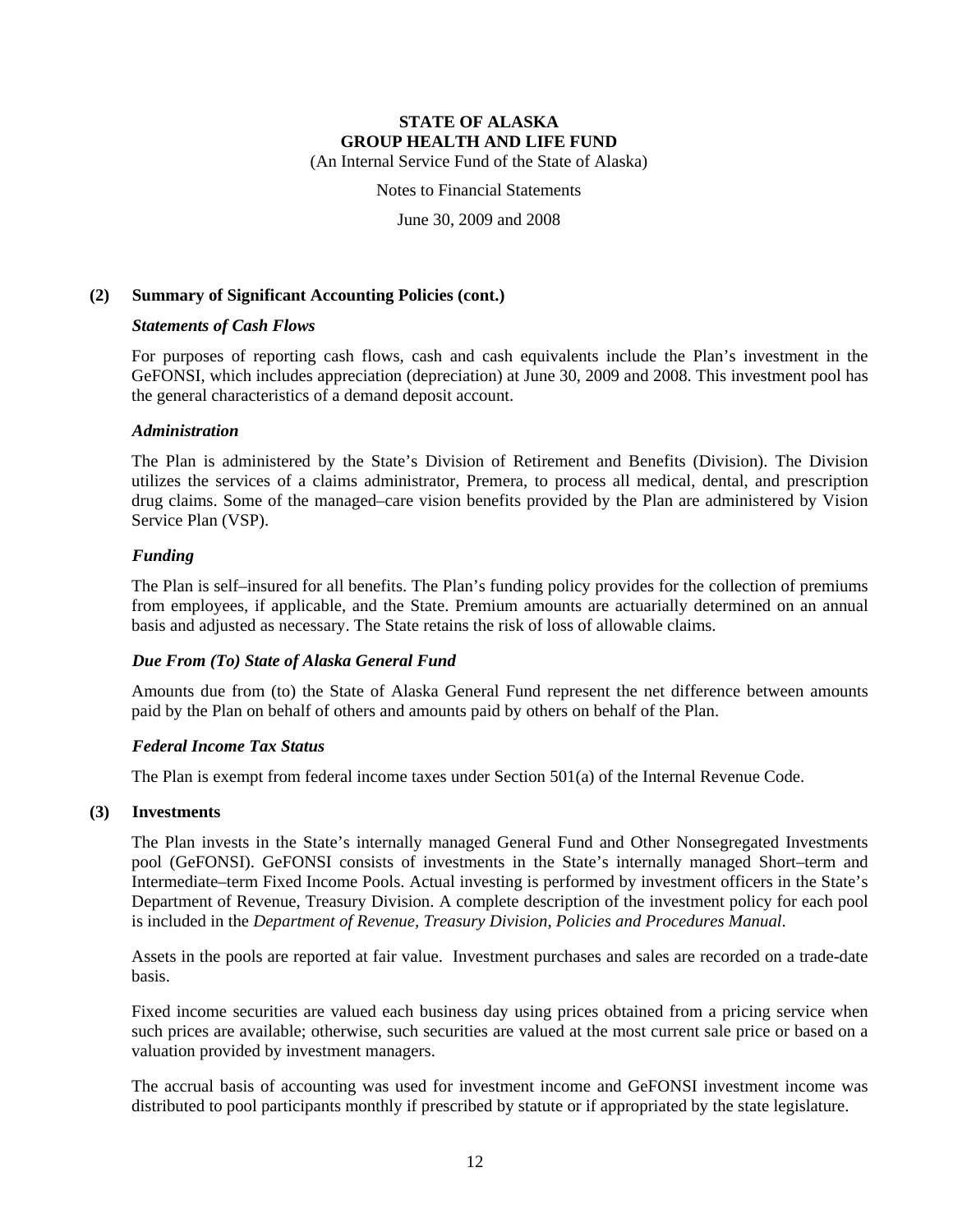Notes to Financial Statements

June 30, 2009 and 2008

## **(3) Investments (cont.)**

At June 30, 2009, the Plan's share of pool investments was as follows:

|                                  | <b>Fair value</b>                                       |                                                          |              |              |  |  |
|----------------------------------|---------------------------------------------------------|----------------------------------------------------------|--------------|--------------|--|--|
|                                  | <b>Short-term</b><br><b>Fixed</b><br><b>Income Pool</b> | <b>Intermediate-</b><br>term Fixed<br><b>Income Pool</b> | <b>Other</b> | <b>Total</b> |  |  |
| Deposit                          | 54,006<br>S                                             |                                                          |              | 54,006       |  |  |
| Commercial paper                 | 1,083,009                                               |                                                          |              | 1,083,009    |  |  |
| U.S. Treasury notes              |                                                         | 12,136,490                                               |              | 12,136,490   |  |  |
| U.S. Treasury bills              | 6,110,302                                               |                                                          |              | 6,110,302    |  |  |
| U.S. government agency           | 473,845                                                 | 7,908,896                                                |              | 8,382,741    |  |  |
| Mortgage-backed                  | 681,594                                                 | 2,506,987                                                |              | 3,188,581    |  |  |
| Other asset-backed               | 2,157,815                                               | 164,845                                                  |              | 2,322,660    |  |  |
| Corporate bonds                  | 5,833,431                                               | 2,919,890                                                |              | 8,753,321    |  |  |
| Yankees:                         |                                                         |                                                          |              |              |  |  |
| Government                       |                                                         | 208,463                                                  |              | 208,463      |  |  |
| Corporate                        | 1,255,740                                               | 1,150,228                                                |              | 2,405,968    |  |  |
| Total invested assets            | 17,649,742                                              | 26,995,799                                               |              | 44,645,541   |  |  |
| Pool related net assets          | 23,995                                                  | 73,448                                                   |              | 97,443       |  |  |
| Net invested assets              | 17,673,737                                              | 27,069,247                                               |              | 44,742,984   |  |  |
| Participant unallocated cash     |                                                         |                                                          | (1, 811)     | (1, 811)     |  |  |
| Net cash and cash<br>equivalents | 17,673,737<br>S                                         | 27,069,247                                               | (1,811)      | 44,741,173   |  |  |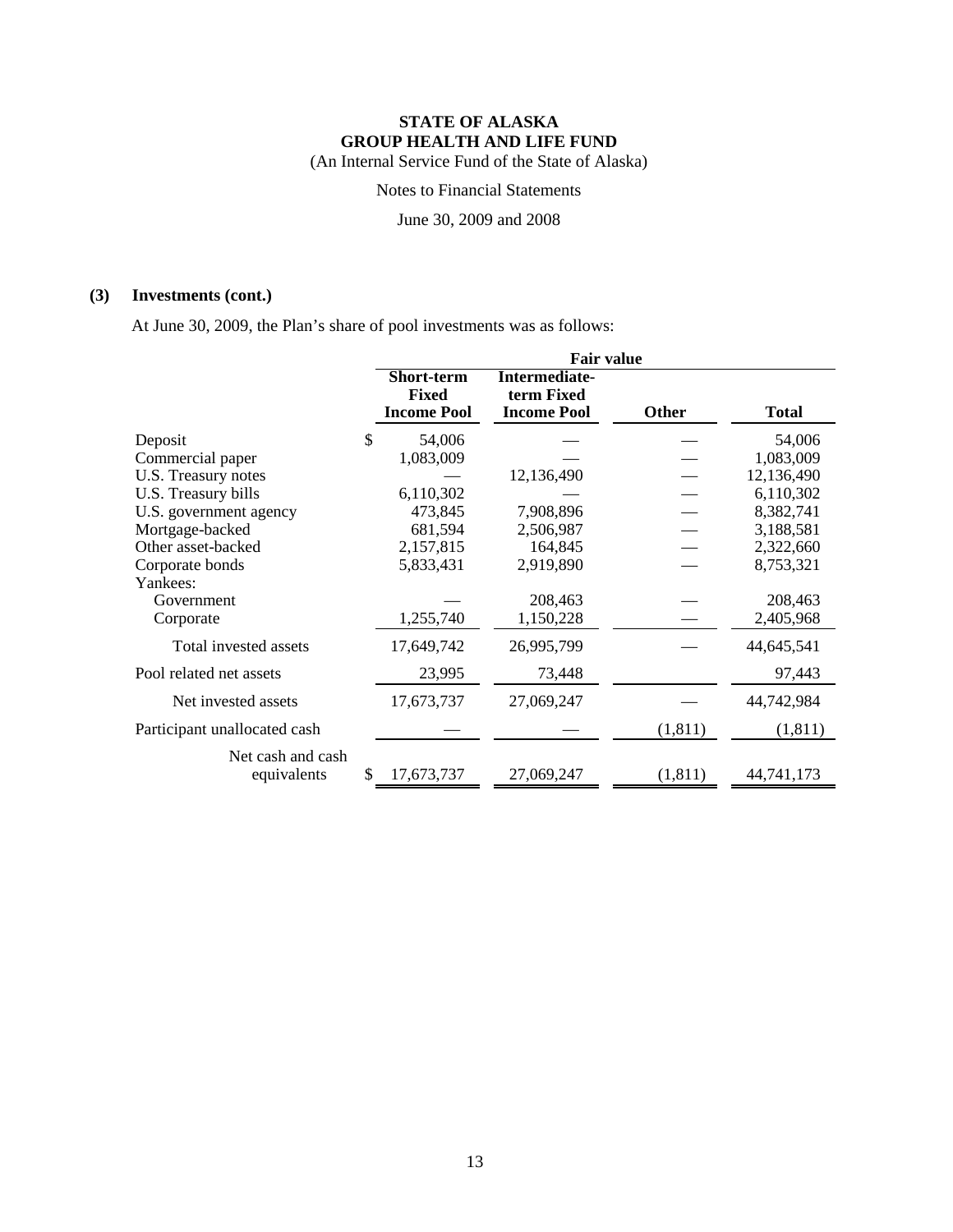Notes to Financial Statements

June 30, 2009 and 2008

#### **(3) Investments (cont.)**

At June 30, 2008, the Plan share of pool investments was as follows:

|                                       | <b>Fair value</b>                                       |                                                          |              |              |  |  |
|---------------------------------------|---------------------------------------------------------|----------------------------------------------------------|--------------|--------------|--|--|
|                                       | <b>Short-term</b><br><b>Fixed</b><br><b>Income Pool</b> | <b>Intermediate-</b><br>term Fixed<br><b>Income Pool</b> | <b>Other</b> | <b>Total</b> |  |  |
| Overnight sweep account<br>S          | 45,805                                                  |                                                          |              | 45,805       |  |  |
| Commercial paper                      | 1,465,609                                               |                                                          |              | 1,465,609    |  |  |
| U.S. Treasury notes                   |                                                         | 15,842,670                                               |              | 15,842,670   |  |  |
| U.S. government agency                | 9,781,943                                               | 3,831,936                                                |              | 13,613,879   |  |  |
| Mortgage-backed                       | 785,906                                                 | 3,947,107                                                |              | 4,733,013    |  |  |
| Other asset-backed                    | 4,556,821                                               | 1,042,992                                                |              | 5,599,813    |  |  |
| Corporate bonds                       | 4,313,216                                               | 2,348,372                                                |              | 6,661,588    |  |  |
| Yankees:                              |                                                         |                                                          |              |              |  |  |
| Government                            |                                                         | 283,923                                                  |              | 283,923      |  |  |
| Corporate                             | 1,293,217                                               | 819,983                                                  |              | 2,113,200    |  |  |
| Total invested assets                 | 22, 242, 517                                            | 28,116,983                                               |              | 50,359,500   |  |  |
| Pool related net assets               | 143,559                                                 | 170,872                                                  |              | 314,431      |  |  |
| Net invested assets                   | 22,386,076                                              | 28, 287, 855                                             |              | 50,673,931   |  |  |
| Participant unallocated cash          |                                                         |                                                          | (2,585)      | (2,585)      |  |  |
| Net cash and cash<br>equivalents<br>S | 22,386,076                                              | 28, 287, 855                                             | (2,585)      | 50,671,346   |  |  |

#### **(4) Deposit and Investment Risk**

#### *Interest Rate Risk*

Interest rate risk is the risk that changes in interest rates will adversely affect the fair value of an investment.

Duration is a measure of interest rate risk. It measures a security's sensitivity to a 100–basis point change in interest rates. The duration of a pool is the average fair value weighted duration of each security in the pool taking into account all related cash flows.

Treasury uses industry–standard analytical software developed by The Yield Book Inc. to calculate effective duration. The software takes into account various possible future interest rates, historical and estimated prepayment rates, call options and other variable cash flows for purposes of the effective duration calculation.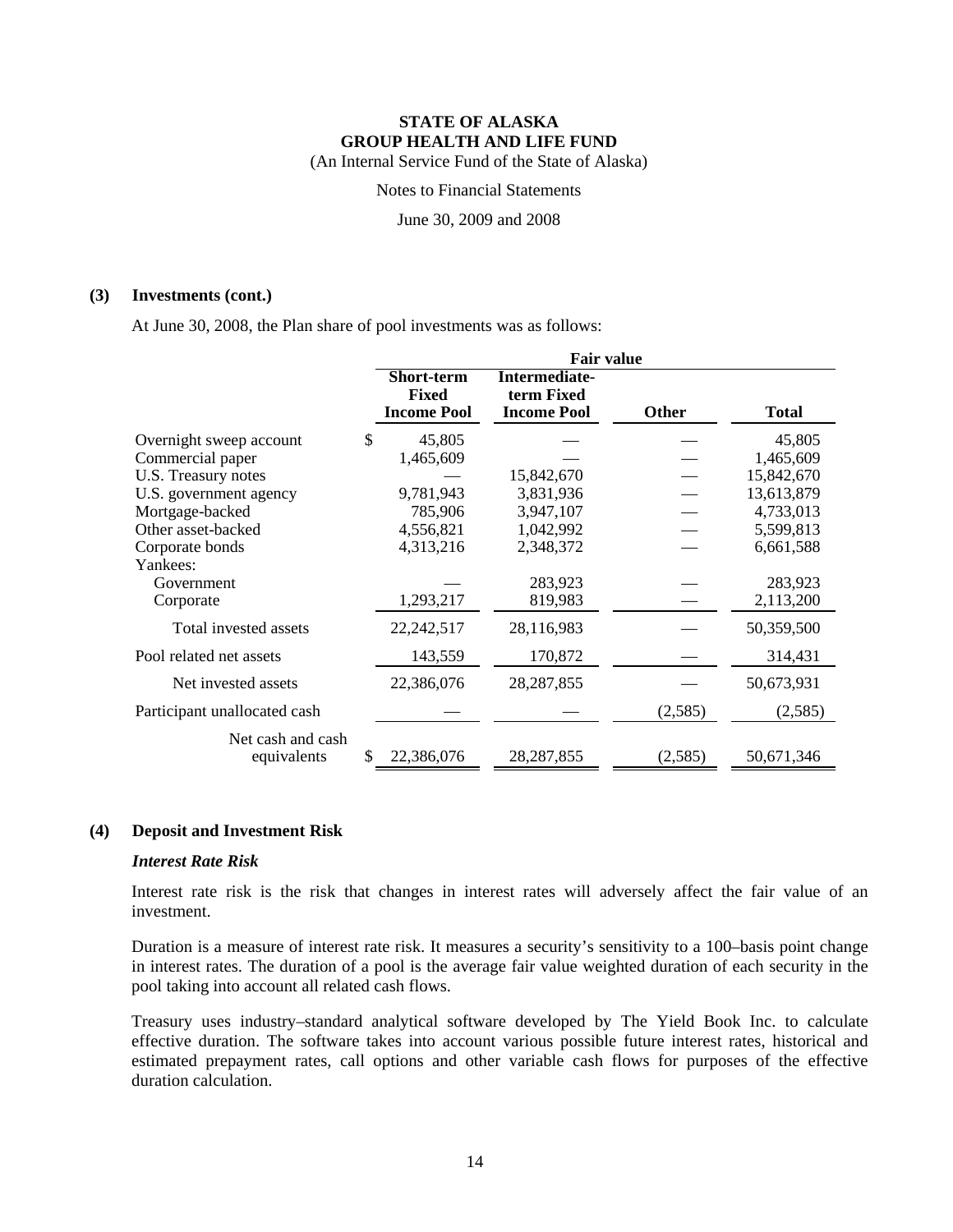Notes to Financial Statements

June 30, 2009 and 2008

#### **(4) Deposit and Investment Risk (cont.)**

#### Short–term Fixed Income Pool

As a means of limiting its exposure to fair value losses arising from increasing interest rates, Treasury's investment policy limits individual fixed rate securities to fourteen months to maturity or fourteen months expected average life upon purchase. Floating rate securities are limited to three years to maturity or three years expected average life upon purchase. Treasury utilizes the actual maturity date for commercial paper and twelve-month prepay speeds for other securities. At June 30, 2009, the expected average life of individual fixed rate securities range from one day to six and one-half years and the expected average life of floating rate securities ranged from one day to eight years.

#### Intermediate–term Fixed Income Pool

Through its investment policy, Treasury manages its exposure to fair value losses arising from increasing interest rates by limiting the effective duration of the Intermediate-Term Fixed Income Pool portfolio to  $\pm$ 20% of the Merrill Lynch 1–5 year Government Bond Index. The effective duration for the Merrill Lynch 1–5 year Government Bond Index at June 30, 2009, was 2.54 years.

At June 30, 2009, the effective duration by investment type was as follows:

|                                       | <b>Effective</b><br>duration<br>(In years)    |
|---------------------------------------|-----------------------------------------------|
|                                       | Intermediate-term<br><b>Fixed Income Pool</b> |
| Corporate bonds                       | 2.10                                          |
| Mortgage-backed                       | 2.42                                          |
| Other asset-backed                    | 0.71                                          |
| U.S. Treasury notes                   | 3.07                                          |
| U.S. Government and agency securities | 2.02                                          |
| Yankees:                              |                                               |
| Corporate                             | 2.81                                          |
| Government                            | 2.73                                          |
| Portfolio effective duration          | 2.52                                          |

#### *Credit Risk*

Credit risk is the risk that an issuer or other counter party to an investment will not fulfill its obligations.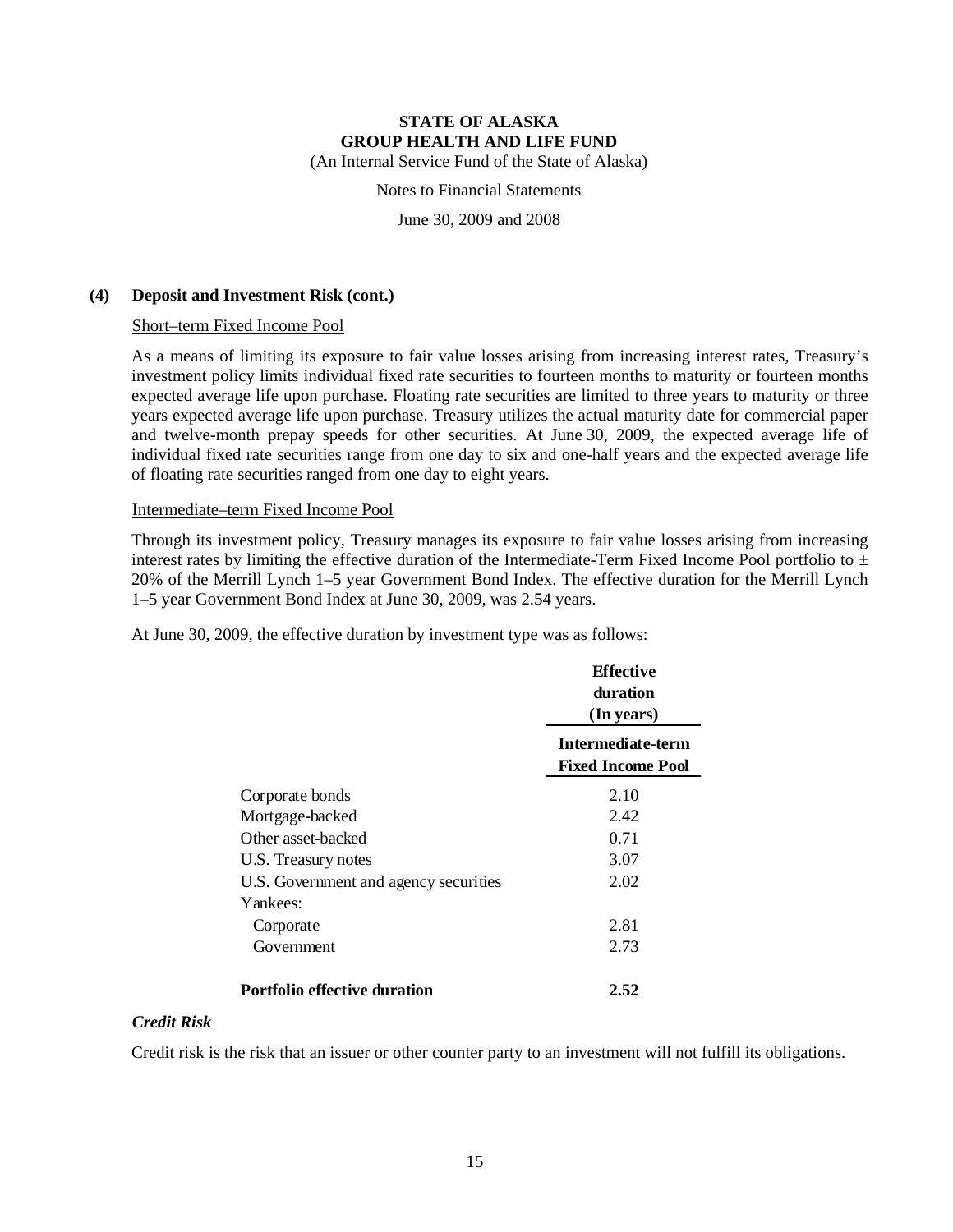Notes to Financial Statements

June 30, 2009 and 2008

#### **(4) Deposit and Investment Risk (cont.)**

Treasury's investment policy has the following limitations with regard to credit risk:

Short–term Fixed Income Pool investments are limited to instruments with a long–term credit rating of at least A3 or equivalent and instruments with a short–term credit rating of at least P-1 or equivalent. Assetbacked and non-agency mortgage securities must be rated A3 or equivalent. The A3 rating is defined as the median rating of the following three rating agencies: Standard & Poor's Corporation, Moody's and Fitch. Asset-backed and non-agency mortgage securities may be purchased if only rated by one of these agencies if they are rated AAA.

Intermediate–term Fixed Income Pool investments are limited to securities with a long–term credit rating of at least Baa3 or equivalent and securities with a short–term credit rating of at least P-1 or equivalent. Asset-backed and non-agency mortgage securities must be rated investment grade. The investment grade rating is defined as the median rating of the following three rating agencies: Standard & Poor's Corporation, Moody's and Fitch. Asset-backed and non-agency mortgage securities may be purchased if only rated by one of these agencies if they are rated AAA.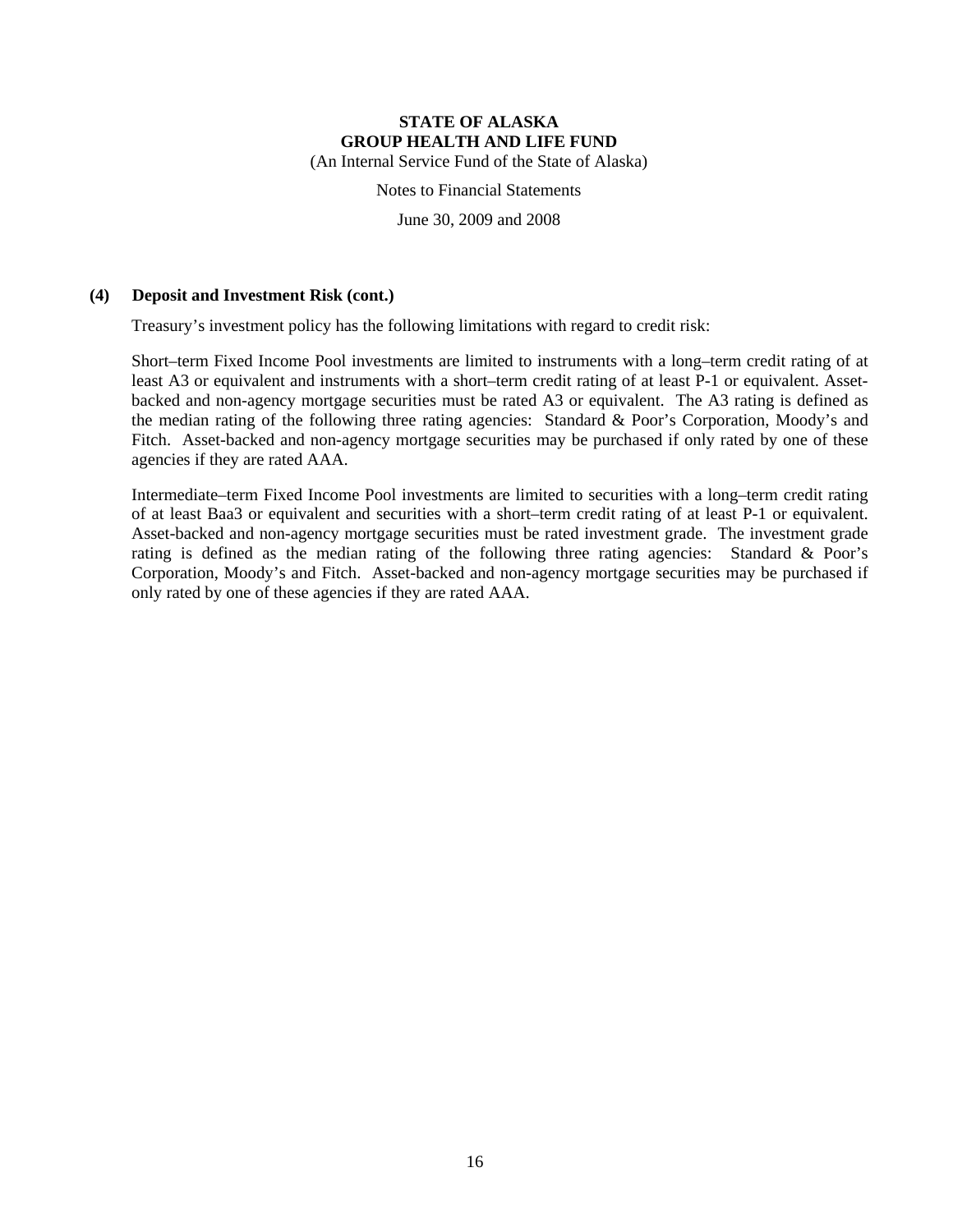Notes to Financial Statements

June 30, 2009 and 2008

#### **(4) Deposit and Investment Risk (cont.)**

At June 30, 2009, the State's internally managed pools consisted of investments with credit quality ratings issued by nationally recognized statistical rating organizations as follows (using Standard and Poor's Corporation rating scale):

| <b>Investment type</b>        | <b>Rating</b>  | Short-term<br><b>Fixed Income</b><br>Pool | Intermediate-<br>term Fixed<br><b>Income Pool</b> |
|-------------------------------|----------------|-------------------------------------------|---------------------------------------------------|
| <b>Commercial Paper</b>       | $A-1$          | 1.10%                                     | $-$ %                                             |
| <b>Commercial Paper</b>       | Not Rated      | 5.05                                      |                                                   |
| U.S. Treasury notes           | <b>AAA</b>     |                                           | 44.01                                             |
| U.S. Treasury bills           | <b>AAA</b>     | 34.70                                     |                                                   |
| <b>U.S. Government Agency</b> | <b>AAA</b>     | 2.69                                      | 27.68                                             |
| <b>U.S. Government Agency</b> | Not Rated      |                                           | 1.00                                              |
| Mortgage-backed               | <b>AAA</b>     | 3.46                                      | 7.42                                              |
| Mortgage-backed               | A              | 0.11                                      |                                                   |
| Mortgage-backed               | <b>BBB</b>     | 0.18                                      |                                                   |
| Mortgage-backed               | Not Rated      | 0.30                                      | 1.67                                              |
| Other asset-backed            | <b>AAA</b>     | 10.87                                     | 0.39                                              |
| Other asset-backed            | AA             | 0.85                                      | 0.05                                              |
| Other asset-backed            | A              | 0.35                                      | 0.15                                              |
| Other asset-backed            | <b>BBB</b>     |                                           |                                                   |
| <b>Corporate Bonds</b>        | <b>AAA</b>     | 19.33                                     | 4.49                                              |
| Corporate Bonds               | AA             | 6.16                                      | 1.36                                              |
| <b>Corporate Bonds</b>        | $\overline{A}$ | 7.64                                      | 2.92                                              |
| Corporate Bonds               | <b>BBB</b>     |                                           | 1.81                                              |
| Yankees:                      |                |                                           |                                                   |
| Government                    | AA             |                                           | 0.76                                              |
| Corporate                     | <b>AAA</b>     | 1.61                                      | 2.56                                              |
| Corporate                     | AA             | 4.29                                      | 0.91                                              |
| Corporate                     | A              | 1.24                                      | 0.48                                              |
| Corporate                     | <b>BBB</b>     |                                           | 0.17                                              |
| Corporate                     | Not Rated      |                                           | 0.05                                              |
| No Credit Exposure            |                | 0.07                                      | 2.12                                              |
|                               |                | 100.00%                                   | 100.00%                                           |

#### *Concentration of Credit Risk*

Treasury's policy with regard to concentration of credit risk is to prohibit the purchase of more than five percent of a pool's holdings in corporate bonds of any one company or affiliated group. Federal National Mortgage Association, Federal Home Loan Corporation, and Federal Home Loan Bank securities are not classified as corporate bonds.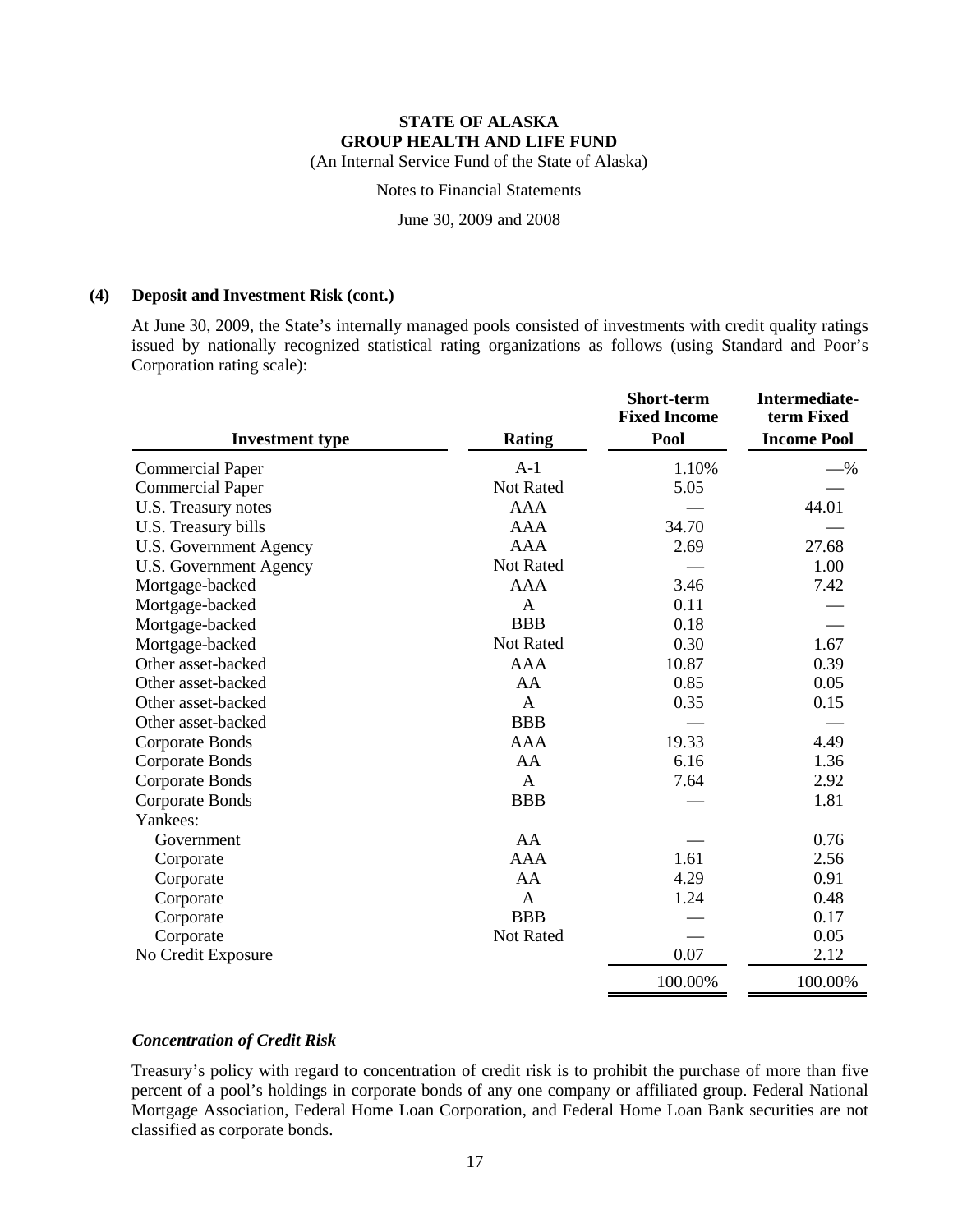Notes to Financial Statements

June 30, 2009 and 2008

#### **(4) Deposit and Investment Risk (cont.)**

At June 30, 2009, the Plan had more than five percent of their investments in Federal National Mortgage Association, Federal Home Loan Corporation, and Federal Home Loan Bank as follows:

|                                              | <b>Fair value</b> | <b>Percent of</b><br>total<br>investments |
|----------------------------------------------|-------------------|-------------------------------------------|
| <b>Federal National Mortgage Association</b> | 2,880,763         | 6.44%                                     |
| Federal Home Loan Corporation                | 2,859,729         | 6.39                                      |
| Federal Home Loan Bank                       | 3,193,034         | 7.14                                      |

#### **(5) Securities Lending**

Alaska Statute 37.10.071 authorized the Commissioner to lend assets, under an agreement and for a fee, against deposited collateral. In February 2008, the Commissioner suspended the securities lending agreement with the Bank which lent equity and domestic fixed income securities. Prior to suspension, the Bank, acting as the Commissioner's agent under the agreement, transferred securities to broker agents or other entities for collateral in the form of cash or securities and simultaneously agreed to return the collateral for the same securities in the future. At June 30, 2009 and 2008, there were no outstanding securities on loan.

At June 30, 2009 and 2008, there were no loans allocable to the Plan. While the securities lending agreement was active, there was no limit to the amount that could be loaned and the Commissioner was able to sell securities on loan. International equity security loans were collateralized at not less than 105% of their fair value. All other security loans were collateralized at not less than 102% of their fair value. Loaned securities and collateral were marked to market daily and collateral was received or delivered the following day to maintain collateral levels.

Cash collateral was invested in a registered  $2(a)$ –7 money market fund. Maturities of investments in the money market fund generally did not match the maturities of the loaned securities because the lending agreements were terminable at will. Collateral securities could have been pledged or sold upon borrower default. Since the Commissioner did not have the ability to pledge or sell the securities collateral unless the borrower defaulted, they were not recorded on the financial statements. Securities under loan, cash collateral and cash collateral payable were recorded on the financial statements at fair value. The Bank, the Plan and the borrower received a fee from earnings on invested collateral. The Bank and the Plan shared a fee paid by the borrower for loans not collateralized with cash.

There was limited credit risk associated with the lending transactions since the Commissioner was indemnified by the Bank against any loss resulting from counterparty failure or default on the loaned security or is related income distributions. The Bank further indemnified the Board against loss due to borrower rebates in excess of earning on cash collateral. Indemnifications were subject to limitation related to war, civil unrest or revolution, or beyond the reasonable control of the Bank.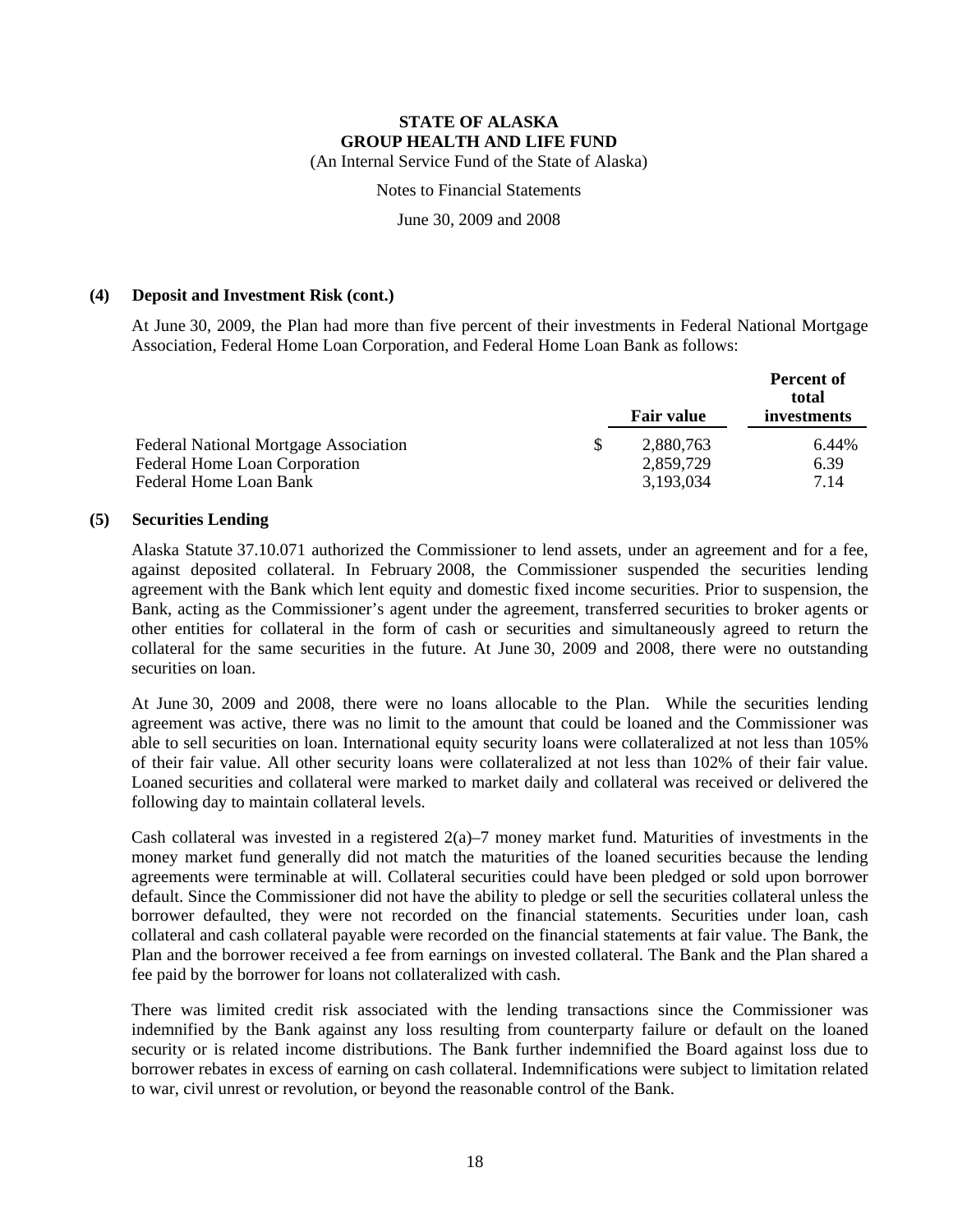Notes to Financial Statements

June 30, 2009 and 2008

#### **(5) Securities Lending (cont.)**

For the years ended June 30, 2009 and 2008, there were no losses incurred as a result of securities lending transactions and there were no violations of legal or contractual provisions or failures by any borrowers to return loaned securities.

#### **(6) Claims Payable**

The liability for claims incurred but not reported represents the estimated amounts necessary to settle all outstanding claims, incurred but not reported (IBNR), as of the balance sheet date. The Plan's reserve estimates are based primarily on historical development patterns adjusted for current trends that would modify past experience. Claims are reevaluated periodically to consider the effects of inflation, claims settlement trends and other economic factors. The process of establishing loss reserves is subject to uncertainties that are normal, recurring and inherent in the healthcare business.

Changes in the balances of claims liabilities during the years ended June 30 were as follows:

|                                                                                                                                                 | 2009                                   | 2008                             |
|-------------------------------------------------------------------------------------------------------------------------------------------------|----------------------------------------|----------------------------------|
| Beginning of year:                                                                                                                              |                                        |                                  |
| Due to State of Alaska General Fund for outstanding<br>warrants<br>Outstanding claims included in accrued expenses<br>Incurred but not reported | \$<br>609,813<br>414,127<br>10,213,000 | 276,043<br>207,841<br>12,200,000 |
| Total, beginning of year                                                                                                                        | 11,236,940                             | 12,683,884                       |
| Benefit deduction<br>Benefits paid                                                                                                              | 80,599,402<br>(78,003,314)             | 66,882,688<br>(68,329,632)       |
| Total, end of year                                                                                                                              | 13,833,028                             | 11,236,940                       |
| End of year:<br>Due to State of Alaska General Fund for outstanding<br>warrants                                                                 | \$<br>1,341,286                        | 609,813                          |
| Outstanding claims included in claims payable<br>Incurred but not reported                                                                      | 400,742<br>12,091,000                  | 414,127<br>10,213,000            |
| Total, end of year                                                                                                                              | \$<br>13,833,028                       | 11,236,940                       |